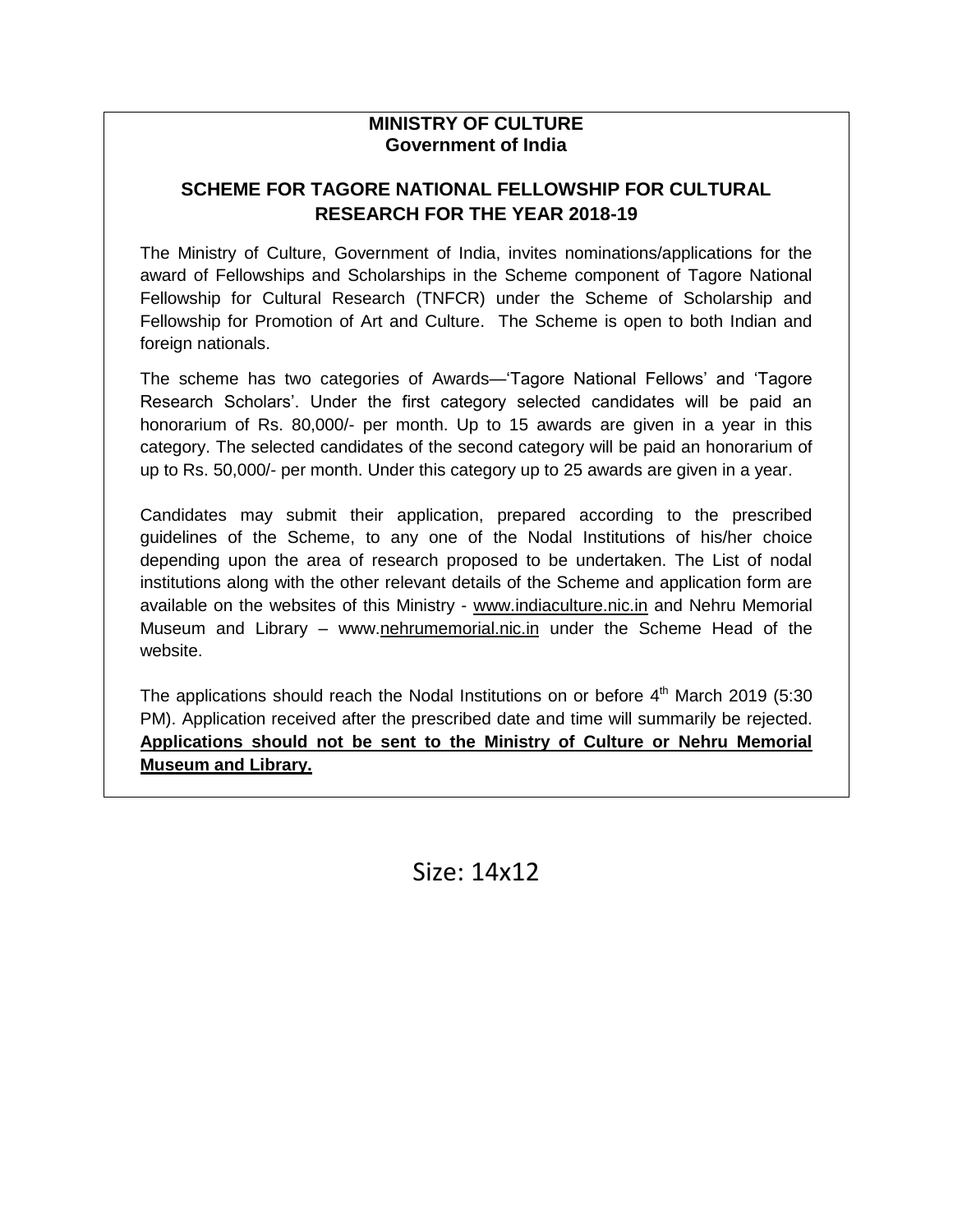# **Ministry of Culture APPLICATION FORM FOR TAGORE NATIONAL FELLOWSHIP/SCHOLARSHIP for the Batch Year 2018-19**

| <b>Applicant's Name</b>                  |              |
|------------------------------------------|--------------|
| Gender                                   |              |
|                                          | <b>PHOTO</b> |
| Date of Birth (dd/mm/yyyy)               |              |
| Father's/Mother's Name                   |              |
| <b>Applicant's Postal</b>                |              |
| Address(alongwith State,                 |              |
| District, Pin Code)                      |              |
|                                          |              |
|                                          |              |
|                                          |              |
|                                          |              |
|                                          |              |
| E-mail                                   |              |
| Phone No.                                |              |
| Mobile No.                               |              |
| Aadhaar No.                              |              |
| Whether SC/ST                            |              |
| <b>Present Occupation/Position</b>       |              |
| held. NOC to be given if a               |              |
| regular Central/State Govt.              |              |
| Employee                                 |              |
| Income (Rs. p.m.) (if applicable)        |              |
|                                          |              |
| <b>Physically Handicapped</b>            |              |
| <b>Academic Qualifications</b>           |              |
| (Details may be given                    |              |
| separately, if required)                 |              |
|                                          |              |
|                                          |              |
| Publications if any                      |              |
| (please attached detailed CV             |              |
| including publication                    |              |
| presentation of papers,                  |              |
| performances, awards,                    |              |
| recognitions etc. if any,<br>separately) |              |
|                                          |              |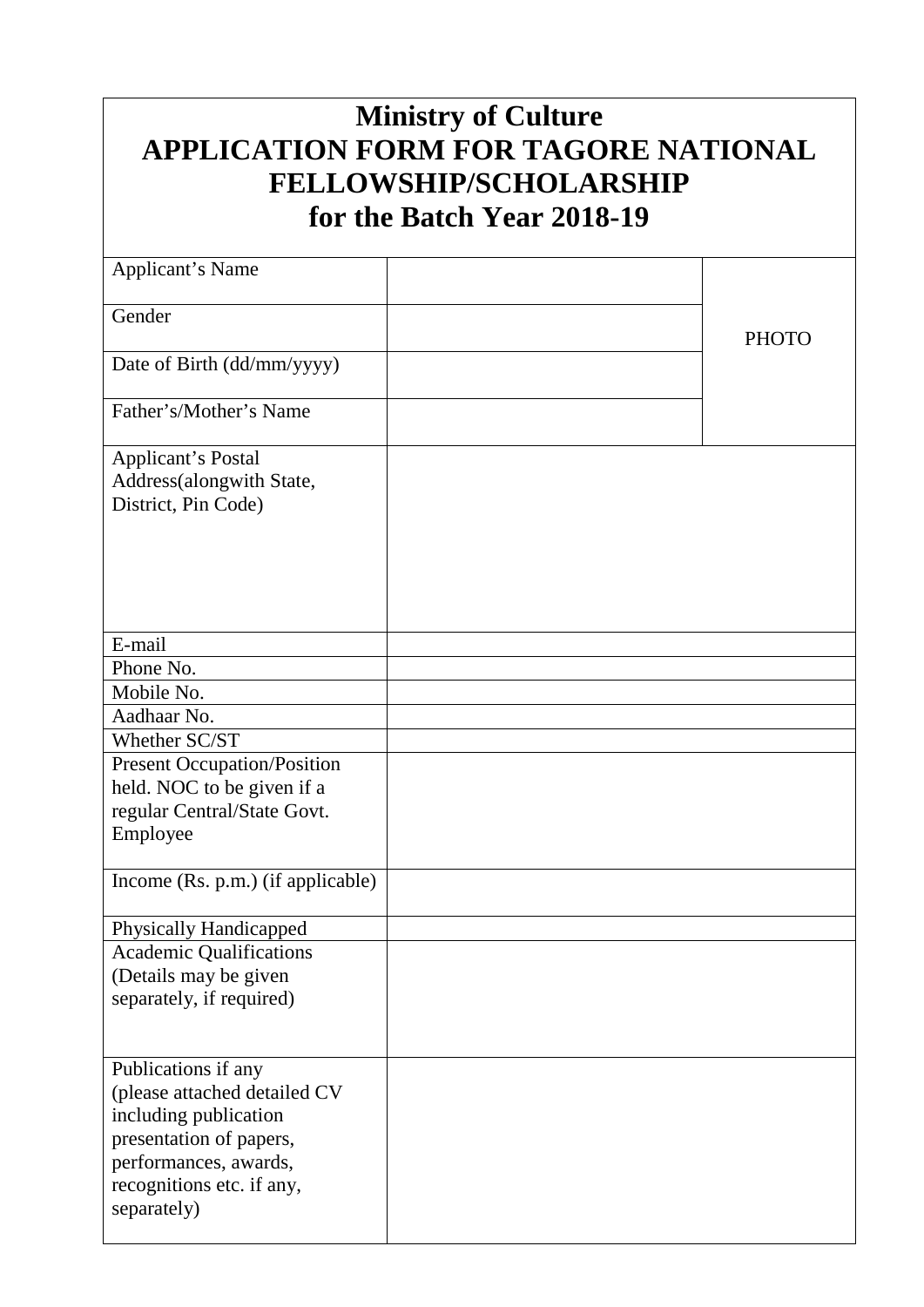| Project Title                     |    |
|-----------------------------------|----|
| Please attach a write-            |    |
| up/synopsis of approx 1000 to     |    |
| 1500 words of the proposed        |    |
| research work                     |    |
|                                   |    |
| How the proposed research         |    |
| project is going to be beneficial |    |
| to the Nodal Institution          |    |
| (Please enclosed a short write-   |    |
|                                   |    |
| up along with application)        |    |
| <b>Project Report Language</b>    |    |
|                                   |    |
| Name of the Nodal Institution     |    |
| where Project/Research work is    |    |
| to be done                        |    |
| Whether Applying for Tagore       |    |
| National Fellowship or Tagore     |    |
|                                   |    |
| Research Scholarship (Choose      |    |
| only one)                         |    |
| Names and Contact Details of      | 1) |
| <b>Two References</b>             |    |
|                                   |    |
|                                   |    |
|                                   | 2) |
|                                   |    |
|                                   |    |
|                                   |    |
|                                   |    |

### **Declaration**

I hereby declare that the entries above are factually correct and no facts have been concealed by me. If any of the above information by me is proved to be incorrect, my application may be cancelled at any stage of the Fellowship. I also declare that if selected for the award, I will complete the tenure of Fellowship/Scholarship. I hereby declare that I agree and undertake the below mentioned terms and conditions of the Fellowship if selected.

**Place: Date:**

**Signature of the Candidate**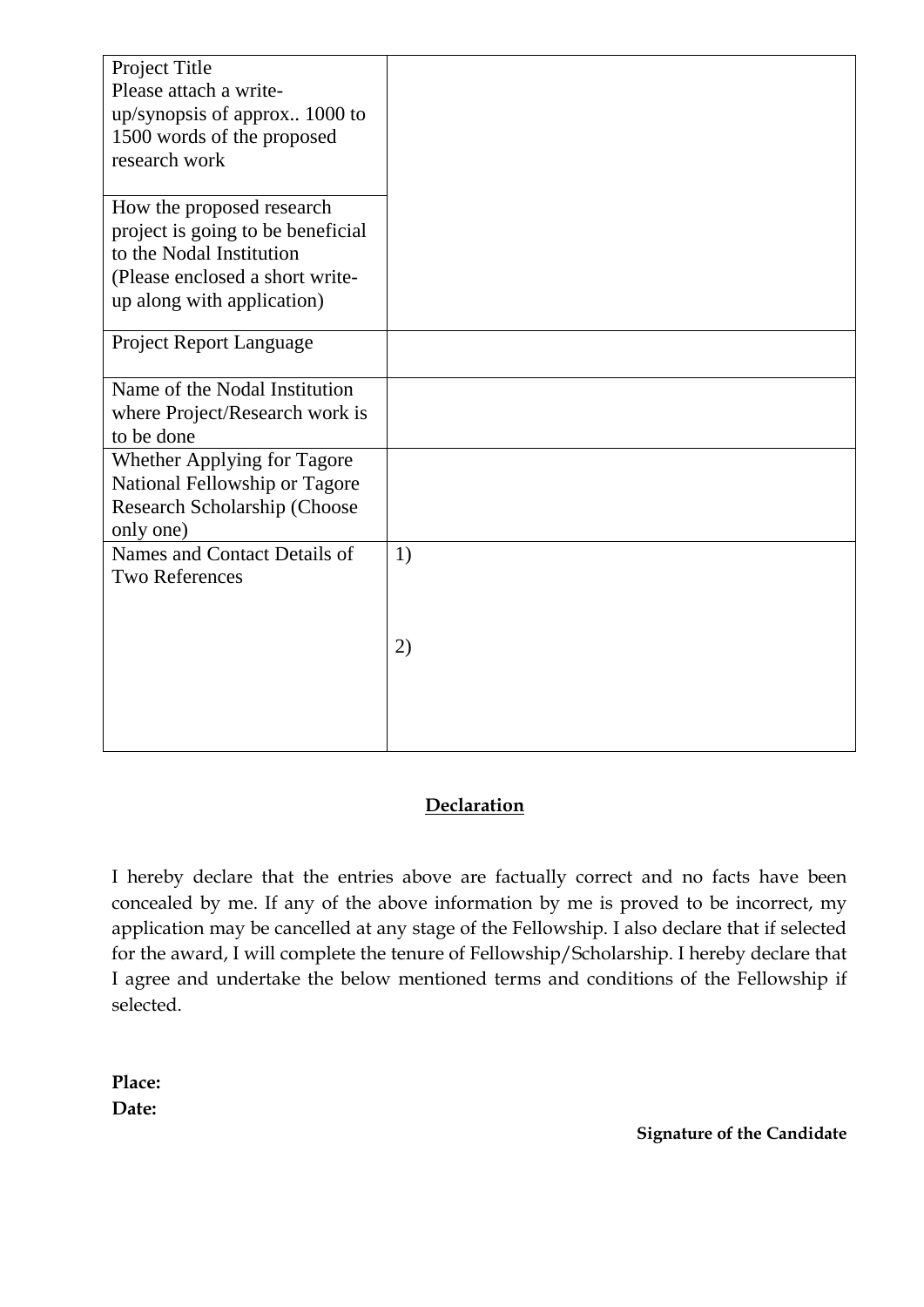#### Scheme of Tagore National Fellowship for Cultural Research

#### Contact Details

(i)Director, Nehru Memorial Museum & Library, Teen MurtiBhawan, New Delhi-110001. @ Ph. No.011-23013152 or through e-mail: director.nmml@gov.in

(ii) Section Officer (S & F, Ministry of Culture) Section at Ph. No. 011-24642157 or through email @ scholar-culture@nic.in.

Correspondences through e-mail to Ministry of Culture and Nehru Memorial Museum and Library would be considered as an approved mode of communication regarding the scheme.

#### **Objective**

The Scheme has been introduced to invigorate and revitalise the various institutions under theMinistry of Culture (MoC) and other identified cultural institutions in the country, by encouragingscholars/ academicians to affiliate themselves with these institutions to work on projects of mutualinterest. With a view to infuse fresh knowledge capital into the institutions, the scheme expects thesescholars/academicians to select specific resources of the institutions to use in their projects and take up research worksthat are related to the main objectives of these institutions.It is also expected that the research work would enrich the institution with a new creative edgeand academic excellence. The Scheme will be open to both Indian and foreign nationals. However, theproportion of foreigners will not normally exceed one–third of the total Fellowships awarded in a year.

#### **Title**

This Scheme shall be known as "Tagore National Fellowship for Cultural Research".

#### NodalInstitutions

The Scheme shall cover the institutions under the Ministry of Culture (MoC), as listed below, and maycover other such institutions in future. The scheme will also cover Non-MoC institutions withcultural resources like manuscripts,artifacts, antiquities, books, publications, records, etc.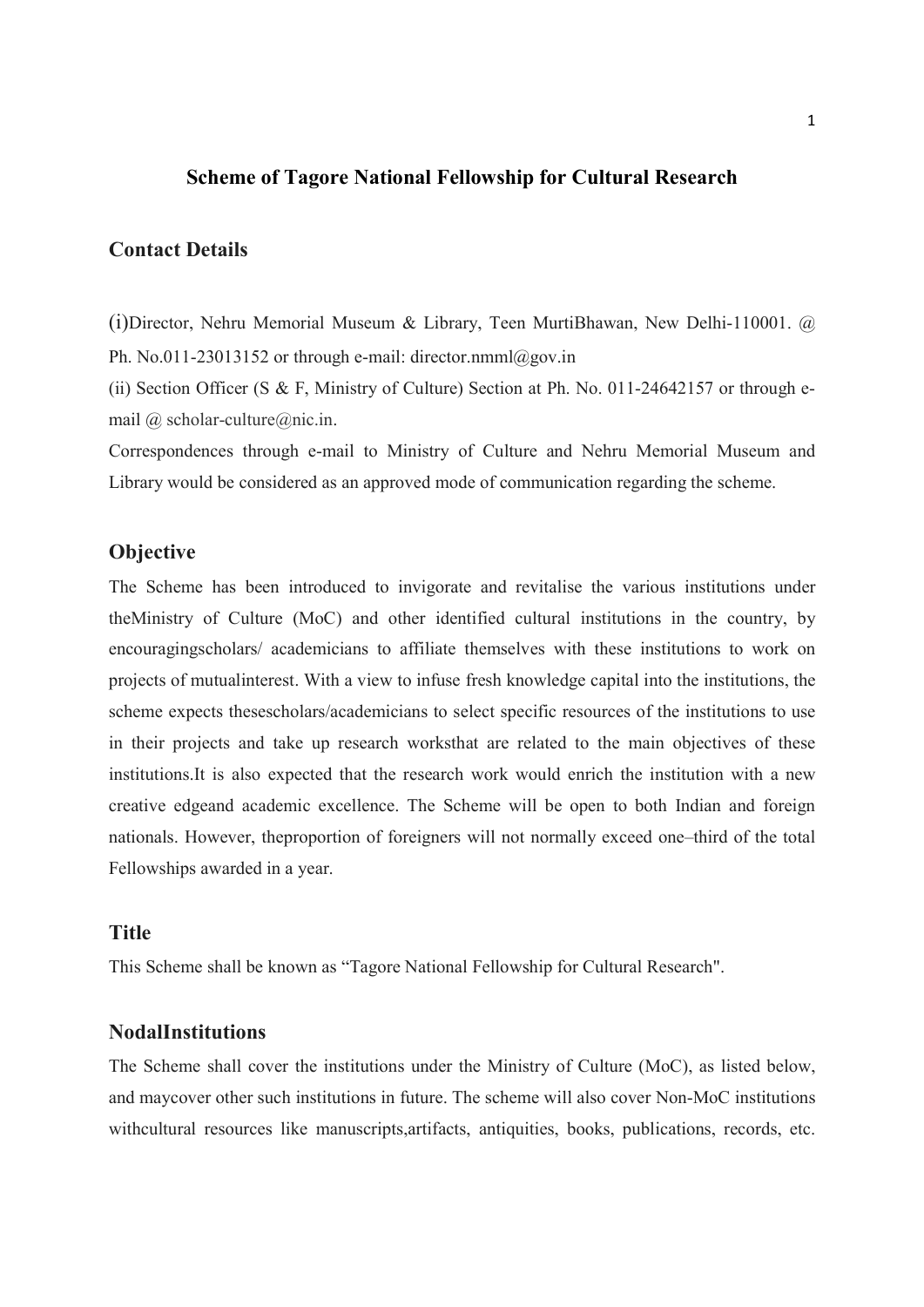and seek to take advantage of the scheme byengaging distinguished scholars to work on its resources and also known for its rich publications. The Ministry of Culture has the right to include any other non-listed MoC/Non-MoC institutions as nodal institution.

The nodal institutions (both MoC and non-MoC) are classified into four groups broadly based on their different areas of specialization, focus and resources. The classification is as follows:

#### Group-A: Archaeology, Antiquities, Museums & Galleries

#### 1. MoC Institutions (9)

- i. Archaeological Survey of India, New Delhi
- ii. National Gallery of Modern Art, New Delhi
- iii. Indian Museum, Kolkata
- iv. National Museum, New Delhi
- v. Salarjung Museum, Hyderabad
- vi. Allahabad Museum, Allahabad
- vii. Victoria Memorial Hall, Kolkata
- viii. Lalit Kala Akademi, New Delhi
- ix. National Research Laboratory for Conservation of Cultural Property, Lucknow

#### 2. Non-MoC Institutions (3)

- i. ChhatrapatiShivajiMaharajVaastuSangrahalaya, Mumbai
- ii. Gandhi Sangrahalaya, Patna
- iii. Government Museum & Art Gallery, Chandigarh

#### Group-B: Archives, Libraries and General Scholarship

#### 1. MoC Institutions (6)

- i. National Archives of India, New Delhi
- ii. National Library, Kolkata
- iii. Rampur Raza Library, Rampur (UP)
- iv. Khuda Bakhsh Oriental Public Library, Patna

#### v. Raja Rammohun Roy Library Foundation, Kolkata

vi. Gandhi Smriti and DarshanSamiti, New Delhi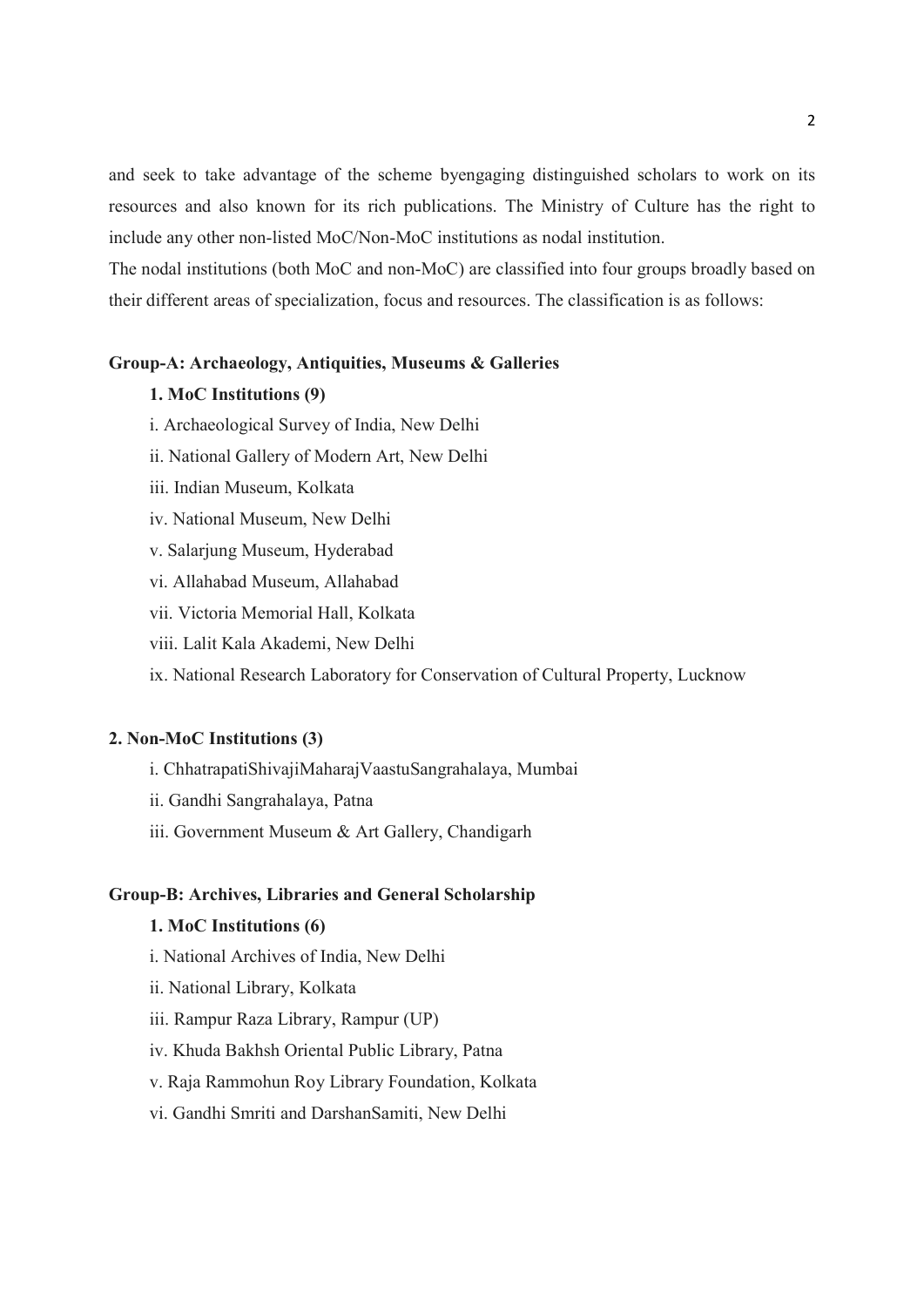#### 2. Non-MoC Institutions (4)

- i. Asiatic Society, Mumbai
- ii.Telangana/Andhra Pradesh State Archives & Research Institute, Hyderabad
- iii. Thanjavur Maharaja Serfoji's Sarasvati Mahal Library & Research Centre, Thanjavur
- iv. Bhandarkar Oriental Research Institute, Pune

#### Group-C: Anthropology & Sociology

#### 1. MoC Institutions (10)

- i. Anthropological Survey of India, Kolkata
- ii. Indira Gandhi RashtriyaManavSangrahalaya, Bhopal
- iii. Indira Gandhi National Centre for the Arts, New Delhi
- iv. North Zone Cultural Centre, Patiala
- v. North Central Zone Cultural Centre, Allahabad
- vi. Eastern Zonal Cultural Centre, Kolkata
- vii. North East Zone Cultural Centre, Dimapur
- viii. West Zone Cultural Centre, Udaipur
- ix. South Central Zone Cultural Centre, Nagpur
- x. South Zone Cultural Centre, Thanjavur

#### 2. Non-MoC Institutions

(Nil)

#### Group D: Crafts, Performing/Visual/Literary Arts

#### 1. MoC Institutions (4)

- i. SangeetNatakAkademi, New Delhi
- ii. National School of Drama, New Delhi
- iii. Kalakshetra Foundation, Chennai
- iv. SahityaAkademi, New Delhi

#### 2. Non-MoC Institutions (1)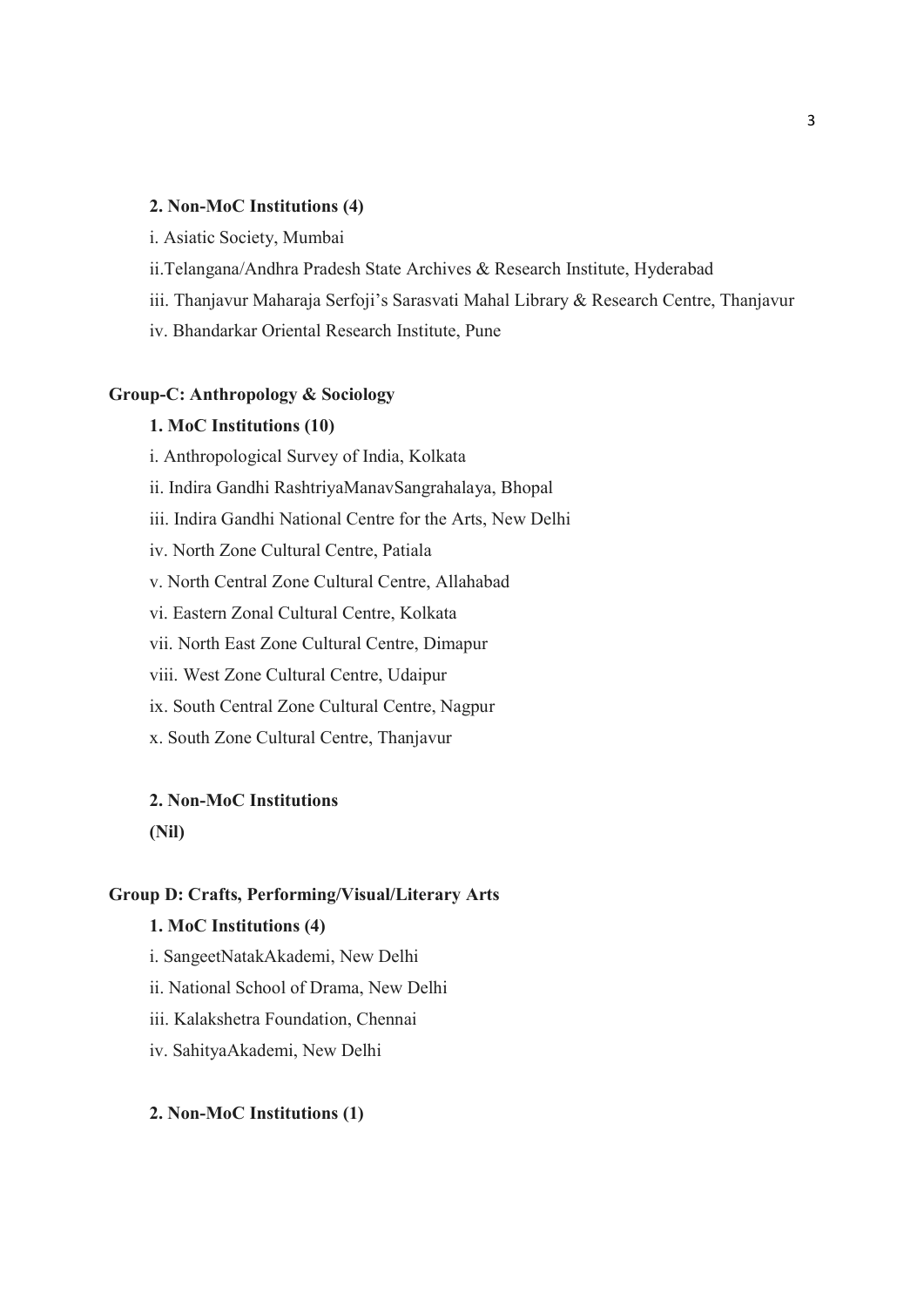i. Jawaharlal Nehru University (School of Arts & Aesthetics), New Delhi

#### Scope of the Scheme

The scope of the Scheme is to enable the identified cultural institutions to engage scholars of outstandingmerit, to work on research projects in order to unravel their unexplored resources.For purposes of convenience, monitoring, accounting and responsibility, one of theinstitutions listed above would be the 'Nodal Institution' for each project, and the Fellows/Scholars will beattached/ anchored to that institution.

#### 1. Areas of Research and Eligible Projects

i). The selected Fellows/Scholars will normally work on a project that benefits the Nodal Institution in terms ofunraveling its resources. The subject of research should be one that can be usefully pursued with theresources and facilities of the Nodal Institution awarding the Fellowship/Scholarship, though he/she will be free todraw on the resources and facilities of other institutions, as well.

ii). If the subject of research extends to more than one institution or the Fellow/Scholar otherwise needs to drawupon the resources and facilities of other institution(s), the Nodal Institution awarding the Fellowship/Scholarshipwould recommend the Fellows/Scholars to such other institution(s). In rare cases, where two institutions appearto be of almost equal importance to the Fellows/Scholars, the second institution may be deemed to be the 'Co-institution'and the two may sign a Tripartite MoU regarding Intellectual Property, Publication, Creditsharing, facilities, etc. but accounting shall be with the Nodal Institution.

iii) Since the Scheme is focused on unraveling the cultural resources of the Nodal Institution, the projectmust be driven in that direction, that is, to use substantially the resources of the Nodal Institution. Theinputs required for the project should have a very strong linkage with the resources available with theNodal Institution and (in rare cases) the Co-institution.

iv) At the end of it, the project outcome must be beneficial for the Nodal Institution, Coinstitution, if any, and must add to the existing knowledge of the institution/ subject.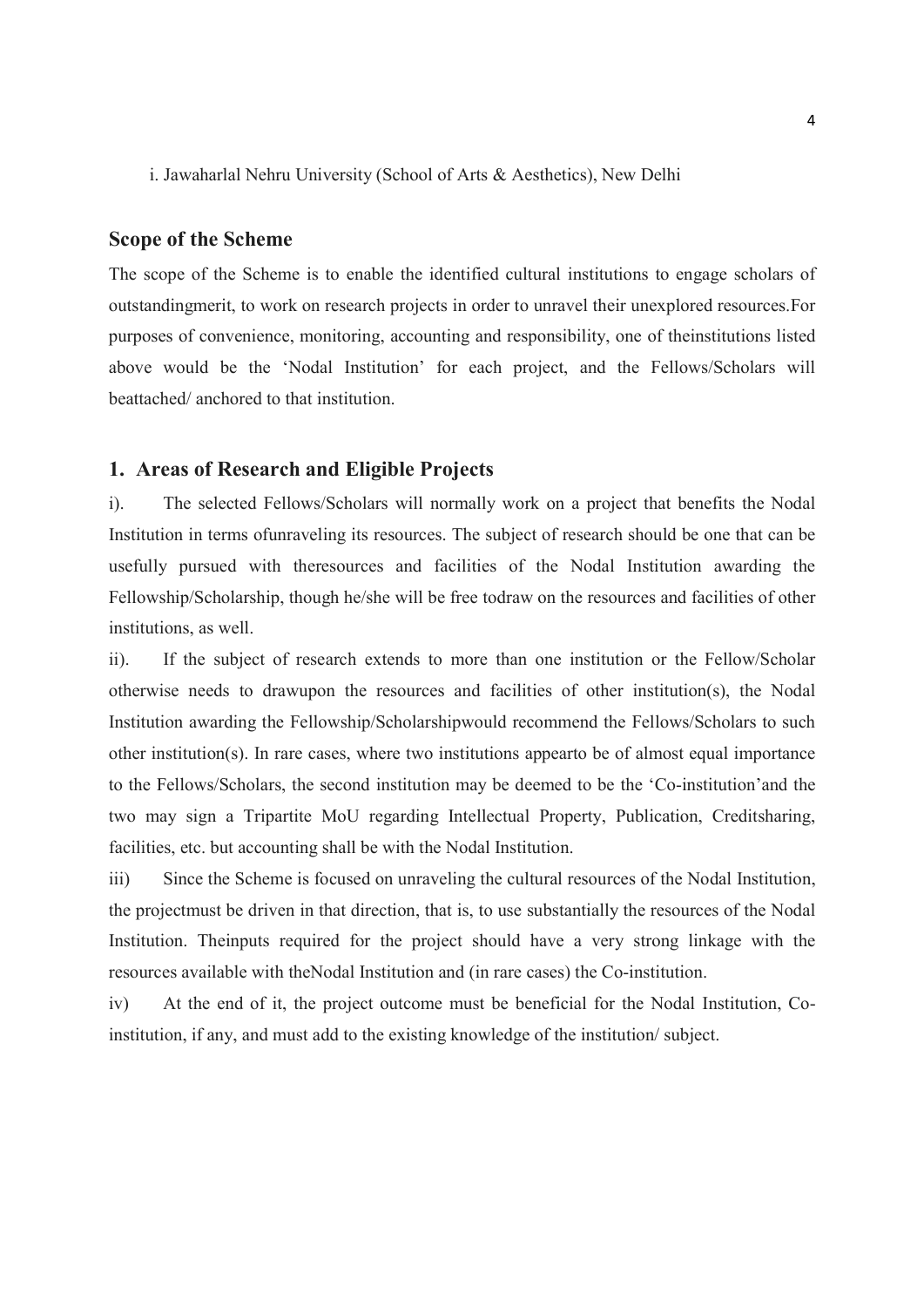#### 2. Eligibility for Tagore National Fellowship/Scholarship

#### A. Fellowship

- i) Scholars who have sound academic or professional credentials and have made significant contributionto knowledge in their respective fields will be eligible to apply for Tagore National Fellowship. Preferably the Scholars who have 5 years of experience in conducting/guiding research or the same experience in performing/any other arts can apply for Tagore National Fellowship. The applicants must have an impressive list of publications into their credit, at least two monographs (single authored). Interested scholars are required to enclose a research proposal prepared on the guidelines provided in Appendix A. They are also required to prepare a short write-up on how the proposed research would be beneficial for the respective nodal institution.
- ii) Scholars to be engaged must have both the credentials as laid down in the preceding paragraph, as well as a strong reputation in the field covered by the Nodal Institution. As the honourand thehonorarium are both of a very high order, the Institution Level Search-cum-Screening Committee (ILSSC) of thesponsoring institution and the National Selection Committee may keep these inmind while recommending/ selecting the Tagore National Fellows.
- iii) Those who have in the past directly engaged with major projects at the Nodal Institution and fulfilling the above mentioned eligibility criteria for a Tagore Felloware encouraged to apply for the Tagore National Fellowship.
- iv) In short, a person selected for the Tagore National Fellowship should be one who has already becomea 'legend' in his area of work or is regarded very highly. It is appropriate that those who do not come nearthis description may not apply or be considered for the highest honour and honorarium accorded to ascholar in India under this Fellowship.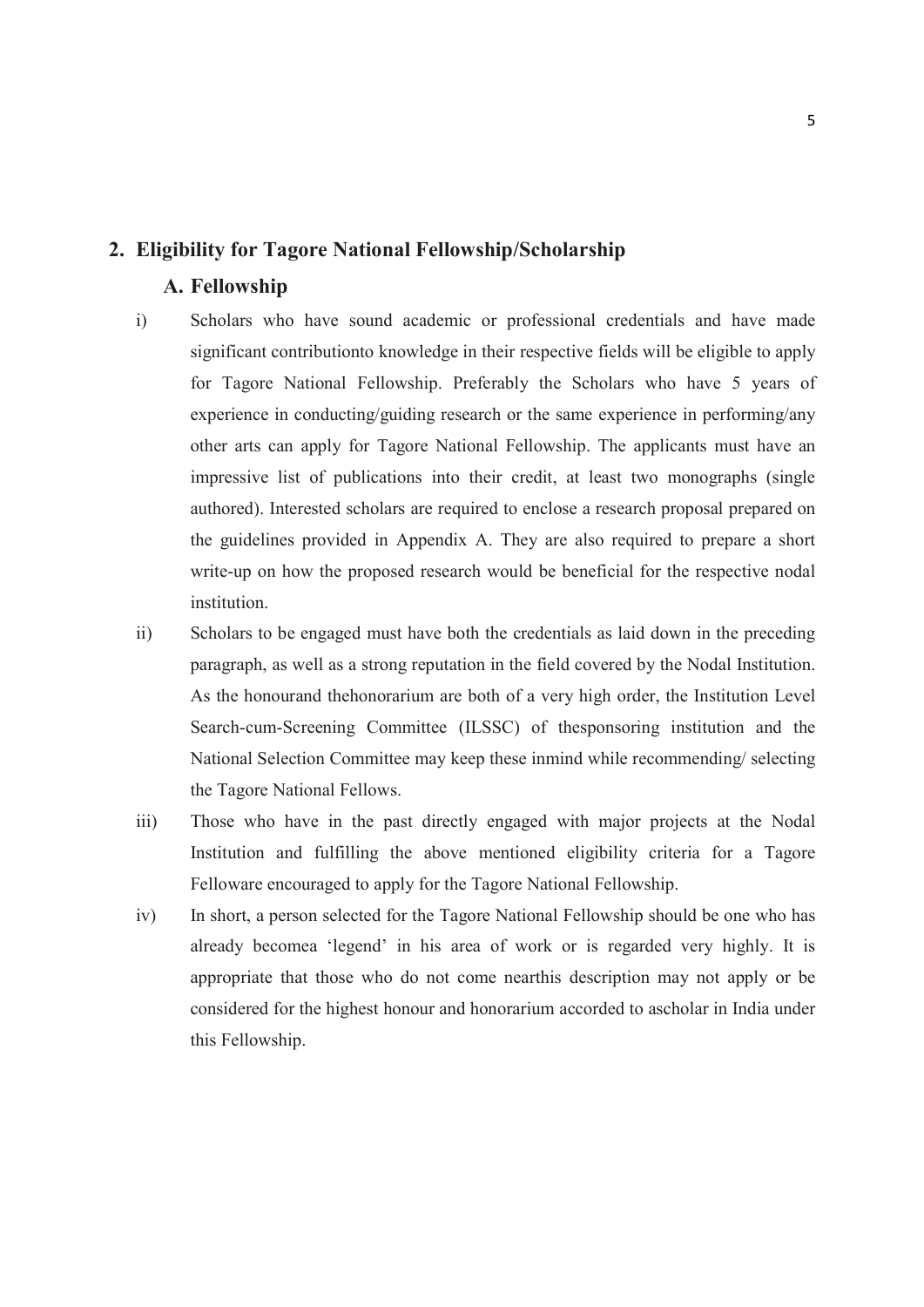#### Honorarium:

- A Tagore National Fellow who is from a University, College, Research Institute or Government setup in India would be entitled to the same pay, including grade pay, etc., which he/she would have drawn had he/she continued in his/her parent organization. Essential or mandatory contribution of the employer to Provident Fund etc. would also be paid by the Nodal Institution as may have been paid by the employer had he/she continued in his/her parent organization.
- A Fellow from abroad or from a set-up other than University, College, Research Institute or Government service, or who has retired from active service and/or is on pension, would be entitled to a fixed honorarium of Rs. 80,000/- per month.
- No payment of honorarium would normally be made to a Fellow receiving full funding from other sources upto the level of the honorarium, but such Fellow will, however, receive Contingency Grant, other allowances and facilities, as decided by the NSC.

#### Contingency Grant:

In case of foreign and Indian research scholars residing or serving abroad to and fro economy class airfare fromtheir country of residence will be provided/reimbursed by the Nodal Institution onceduring the course of the Fellowship. All scholars who take up the Fellowship under the Scheme will bereimbursed, on 'actuals' basis, contingent expenses for making academic trips, engaging researchassistants, etc. up to a ceiling of Rs. 2.50 lakhs per annum, during the tenure of Fellowship. For propermonitoring and control of the Contingency Grant, the nodal institution will maintain a Control Registerfor the purpose.

#### Duration:

The duration of the Fellowship will be for a maximum period of two years. In exceptional cases, theinstitution may recommend to the NSC an extension for a period of upto one more year, or reduction tosomewhat less than two years, if it is supported by its assessment of the quality of the work undertaken. However, in the case of extension the fellow won't be eligible for any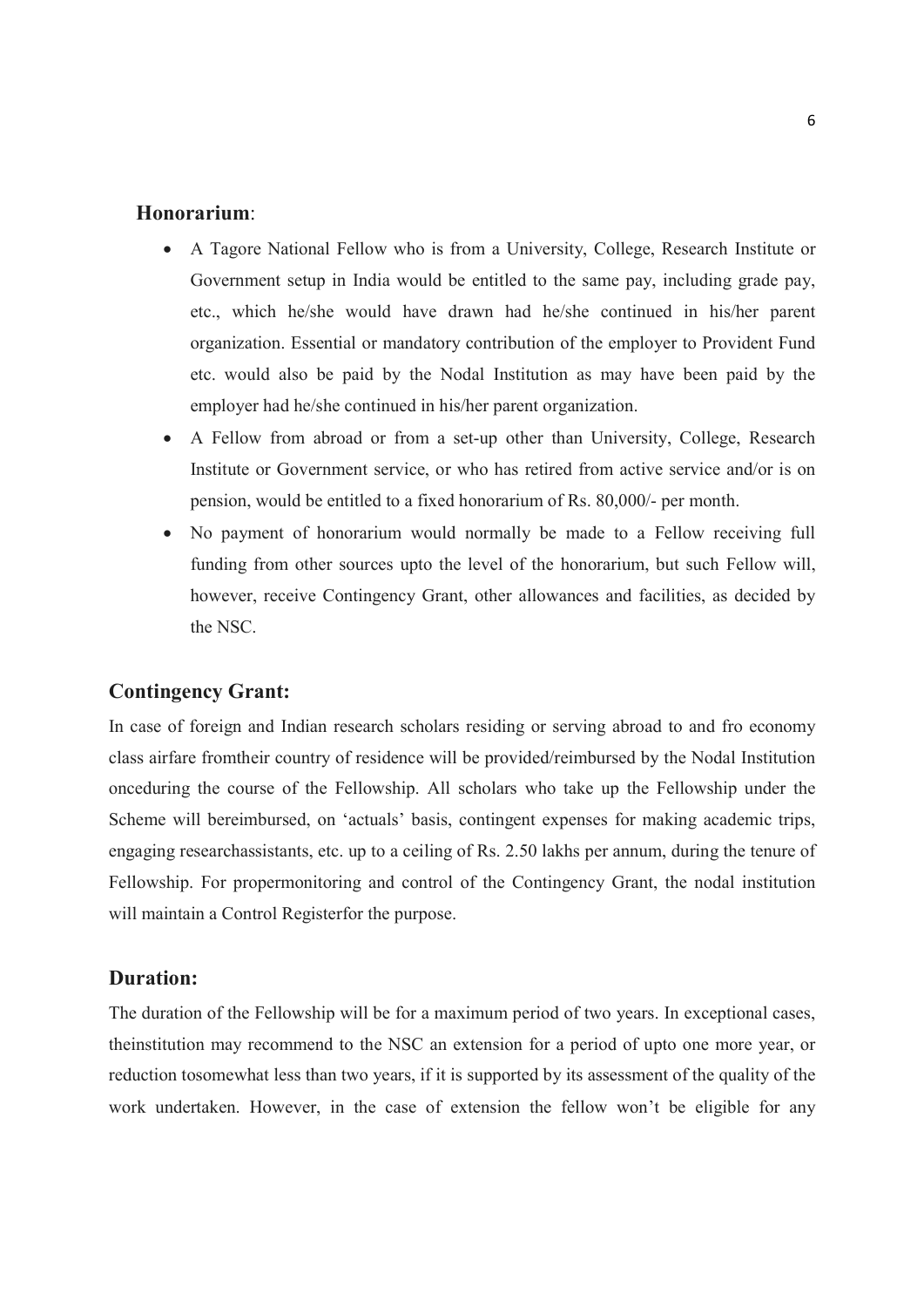remuneration including contingency.The award of the Fellowship will commence from the date of joining and the 'months' and 'years' would be reckoned accordingly.

#### B. Scholarship

i) A scholar with good academic credentials—at least one publication, either a book or a research paper in reputed journals, and 2 years of research/teaching experience will be eligible to apply for the Tagore National Scholarships. This scheme also gives opportunities to young artists/performers to apply for the scholarship.

ii) Like Tagore Fellows, the scholars also need to identify a nodal institution from the list given in Appendix B according to their preferences/expertise to conduct original research preferably by using the sources of the same institution. The research work may also include identification and cataloguing of sources available with the institution or archiving and creation of new sources that the institution should have. (Guidelines for preparing research proposal are given in Appendix A)

#### Honorarium:

The scholarship honorarium will be 50,000/- per month. However, if the scholar is from a University, College, Research Institute or Government set-up in India, he/she would be entitled to the same pay, including grade pay, etc., which he/she would have drawn had he/she continued in his/her parent organization. Essential or mandatory contribution of the employer to Provident Fund, etc. would also be paid by the Nodal Institution as may have been paid by the employer had he/she continued in his/her parent organization.

#### Contingency Grant:

All such scholars will also be paid a contingency grant on 'actuals basis' upto a ceiling of Rs. 10,000 per month and such of the other allowances/benefits provided in this scheme, and to the extent, as may be specifically decided in each case by the ILSCC/NSC (within the limits applicable in the case of Tagore National Fellows), depending on the nature and the duration of the project.

#### Duration: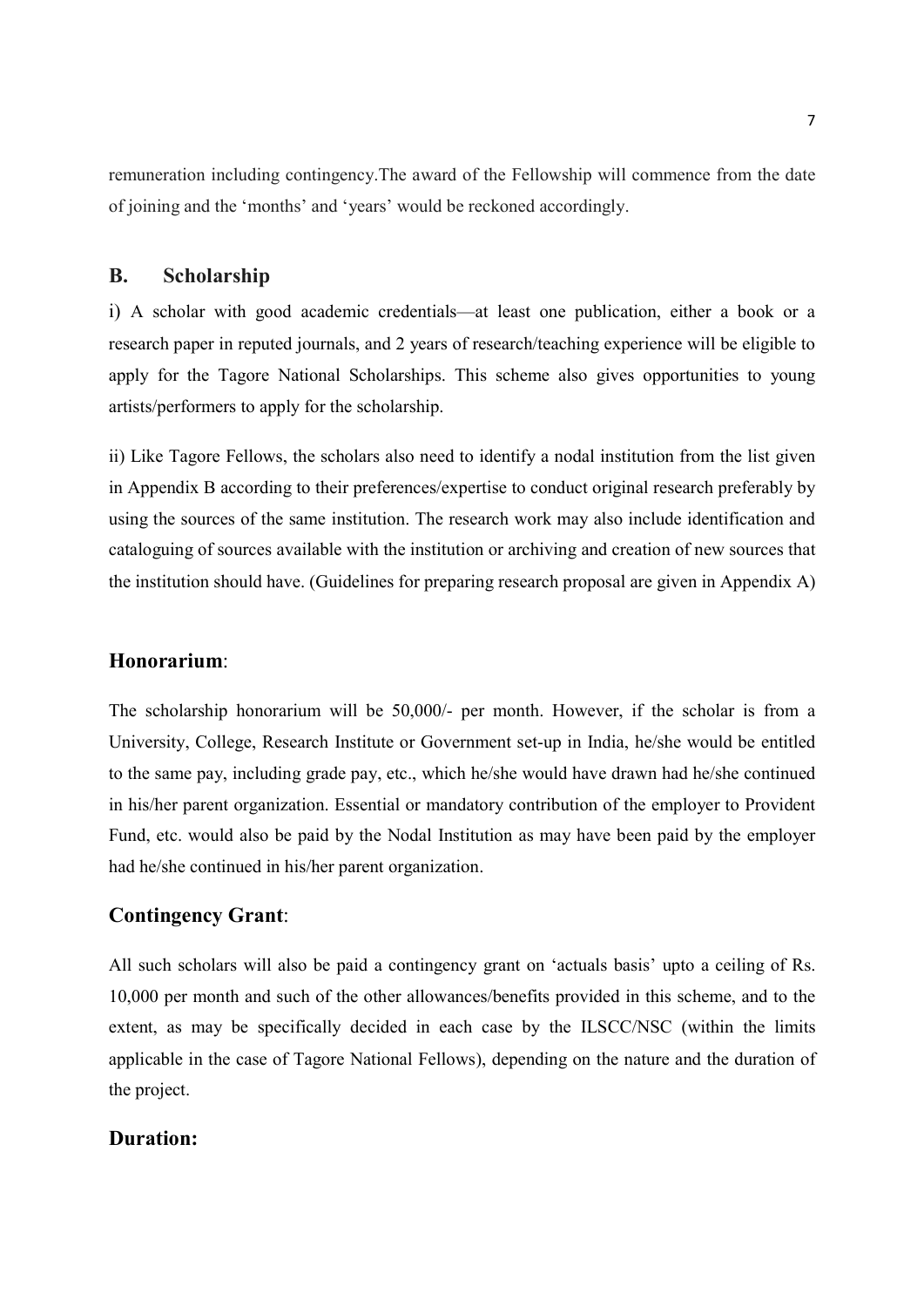The duration of Tagore Scholarship isupto2 years.

The other terms and conditions of the Scholarship will be same as Tagore National Fellowship.

#### Terms of Engagement

The Fellow selected will have to attend the Nodal Institution, as the objective of this scheme is to providesuch institutions with academic expertise and to induce academic orientation in the activities of the NodalInstitution. Their physical presence for substantial periods would lend an academic orientation to theofficials and cultural specialists working in the Nodal Institution and would enable them to have interaction withvisiting academics from other institutions. Institutions, where Fellows/Scholars are attached, shall decide terms of reference and attendance. Though the Fellow may need to go out from time to time forpurposes of the project work or his/her other professional commitments, but during the major period ofthe Fellowship, he/she is expected to work primarily with the Nodal Institution and its resources.Therefore, candidates who have substantial commitments elsewhere and who are not in a position to meet the demand of their presence in the institution may not apply for the scheme.

Similarly, those who are unable to stay in the town where theNodal Institution is located will not normally be considered. But, if the subject or resources that are to be used in the researchare such that do not require constant presence in the respective town of the Nodal Institution, the Head of the Nodal Institution may considersuch cases. Employees of the Nodal Institutions are not eligible to apply for Tagore Fellowship/Scholarship. Similarly the members of the selection committee (ILSSC/NSC), till the time they are on selection board, are also not eligible to apply for the Fellowship/Scholarship.

#### Number of the Tagore National Fellowships/Scholarship and Funding Thereof

1. The scheme envisages granting of upto15 Fellowships and 25 Scholarships in a year.

2. Each nodal institution can be awarded 1 Fellowship and 1 Scholarship or maximum of 2 scholarships in a year. However, the MoC has the discretionary power to relax these numbers.

3. It is clarified that the attached and subordinate offices under the Ministry of Culture will bear all theexpenditure on the Tagore National Fellows and Scholars from within the overall budget allocated to them, whilethe autonomous organizations (fully funded by the Ministry of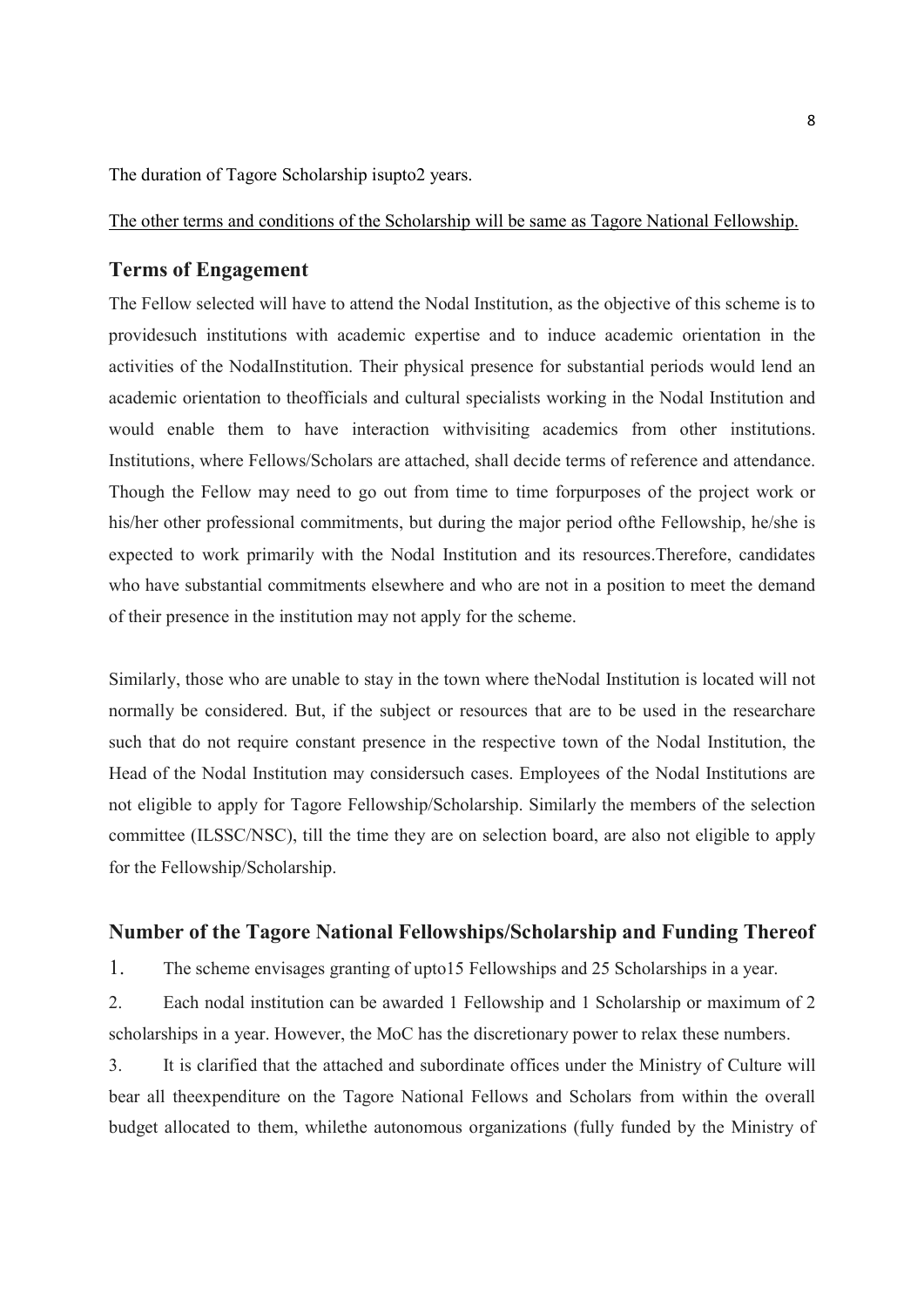Culture) may bear it from within thegeneral pool of funds available with them by way of Annual grants or by internal generation. Ifadditional funds be required by any of them for supporting the Fellows thus engaged, the Ministry ofCulture will allot the required additional amount as part of their grant-in-aid allocation in the case ofautonomous organizations and make additional budget provision if the institution is anattached/subordinate formation of the Ministry.

4. Non-MoC institutions covered by the Scheme will be provided funds directly from the budget head ofthis scheme, which will be utilized by them for meeting their expenditure on the Tagore NationalFellow(s)/Scholar(s) selected to work for them, and accounted for separately.

#### Modes of Selection

#### 1. Application

Ministry of Culture and/or the concerned institution will widely advertise the Fellowship/ Scholarship in the leading national/ regional newspapersand on itswebsite (which should give all details) and also disseminate the scheme through professionalassociations/ forums in the relevant fields, so that maximum publicity is accorded to the Scheme.Eligible scholars who can spare time of about two years to do a project based on the resources of anyof the participating institutions can only apply during the prescribed timeline mentioned in the advertisement directly to the concernedinstitution/ nodal institution. Candidates may submit their application form along with biodata,list of publications and other relevant documents including a write-up on the proposed work (guidelines are in Appendix A), The applicant should enclosea declaration stating that if selected for the Fellowship/ Scholarship, he/she will complete the tenure of theFellowship/ Scholarship.

#### 2. Selection

The received applications will be examined by the Institution Level Search-cum-Screening Committee (ILSSC) constituted by each participating institution for thepurposes of this scheme.The applications found worthy of consideration will be shortlisted by the ILSSC and sent to the National Selection Committee for final selection.

The eminent scholars who have expertise in the fields according to the subjects of the Scheme would beinvited by the Ministry of Culture to join the NSC.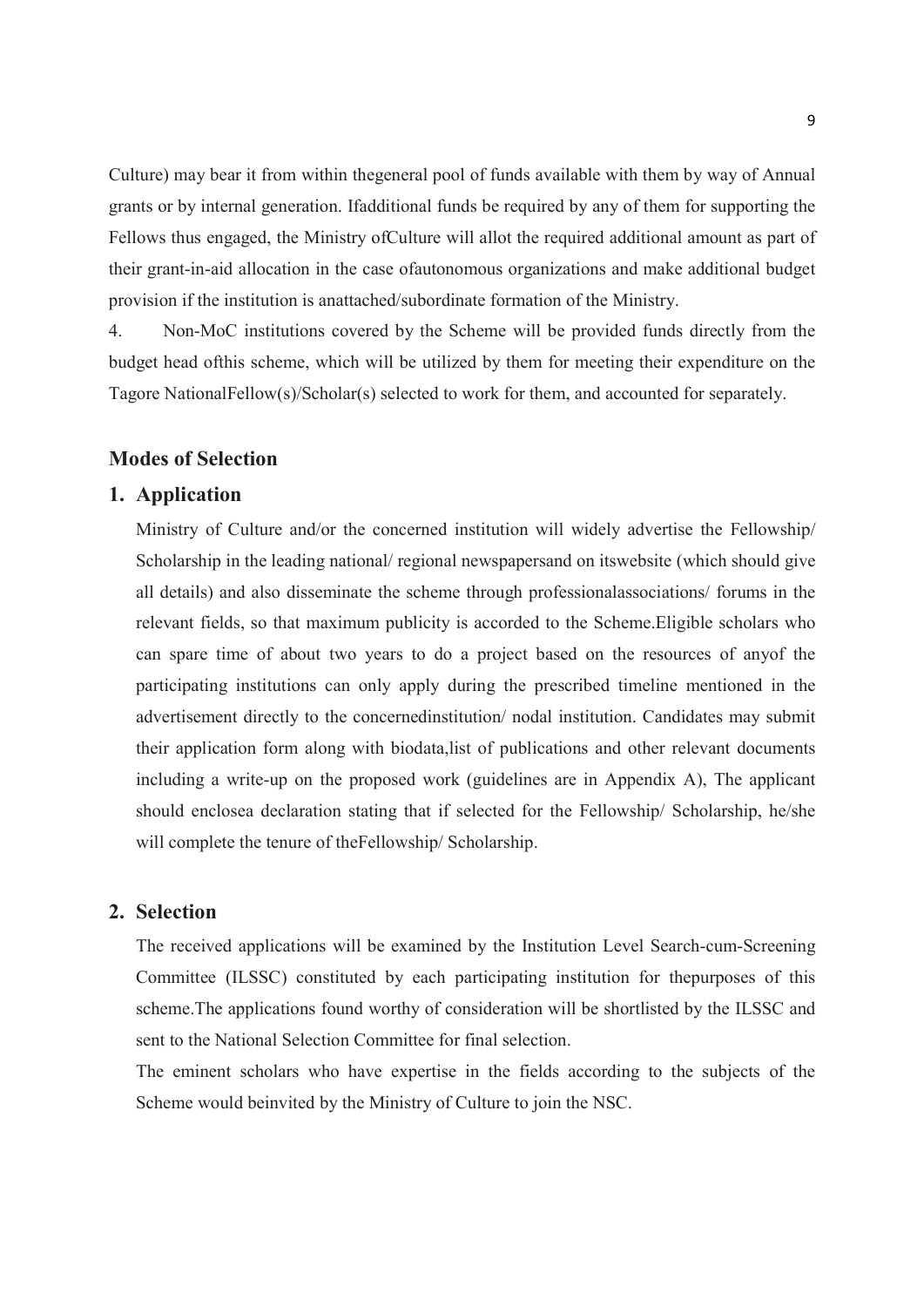#### 3. Search and Invitation

The selection of candidates need not be confined to those who respond to the advertisement only.It is open to the institution to consider, suo moto, names of eminent scholars, who in the opinion ofthe institution and members of its ILSSC, have expertise in subjects relevant to it, and invite them tosubmit their proposal for consideration of the NSC. Alongside, the NSC canalso invite any eminent scholar to become a Fellow. It is important to mention here that though the recommendation must come from a respective nodal institution within the prescribed time limit, the recommended application will not go through the scrutiny of ILSSC opted by the applicant/NSC member. However, one NSC member can recommend only one application in a year. In the event of a difference of opinion arisingbetween Board of Trustees/Governing Body of the concerned institution and the National SelectionCommittee (NSC), the matter may be settled at the level of Minister of Culture.

#### Process of Selection

1. An Institution Level Search-cum-Screening Committee (ILSSC) will be constituted by eachinstitution. Director or the Head of the institution will be the Convener of the ILSSC and it will have atleast three academics or cultural experts and not more than two officials. Depending on the availability ofofficials in the institution or allied institutions in the same station, effort will be made to ensure that atleast one of the two officials nominated to the ILSSC is a professional/ subject expert. In the case ofautonomous institutions, the ILSSC will be constituted by the institution with the approval of itsGoverning Body/ Board of Trustees. If, however, no meeting of the Governing Body/ Board of Trusteestakes place or it is not possible to take their approval, the ILSSC may be constituted with the approval ofthe Chairman and placed for ratification of the Governing Body/ Board of Trustees, whenever it meetsnext. The attached/ subordinate offices will be expected to constitute the ILSSC from amongst themembers of their Advisory Boards/ Committees, to the extent possible, and with the approval of Ministryof Culture in the concerned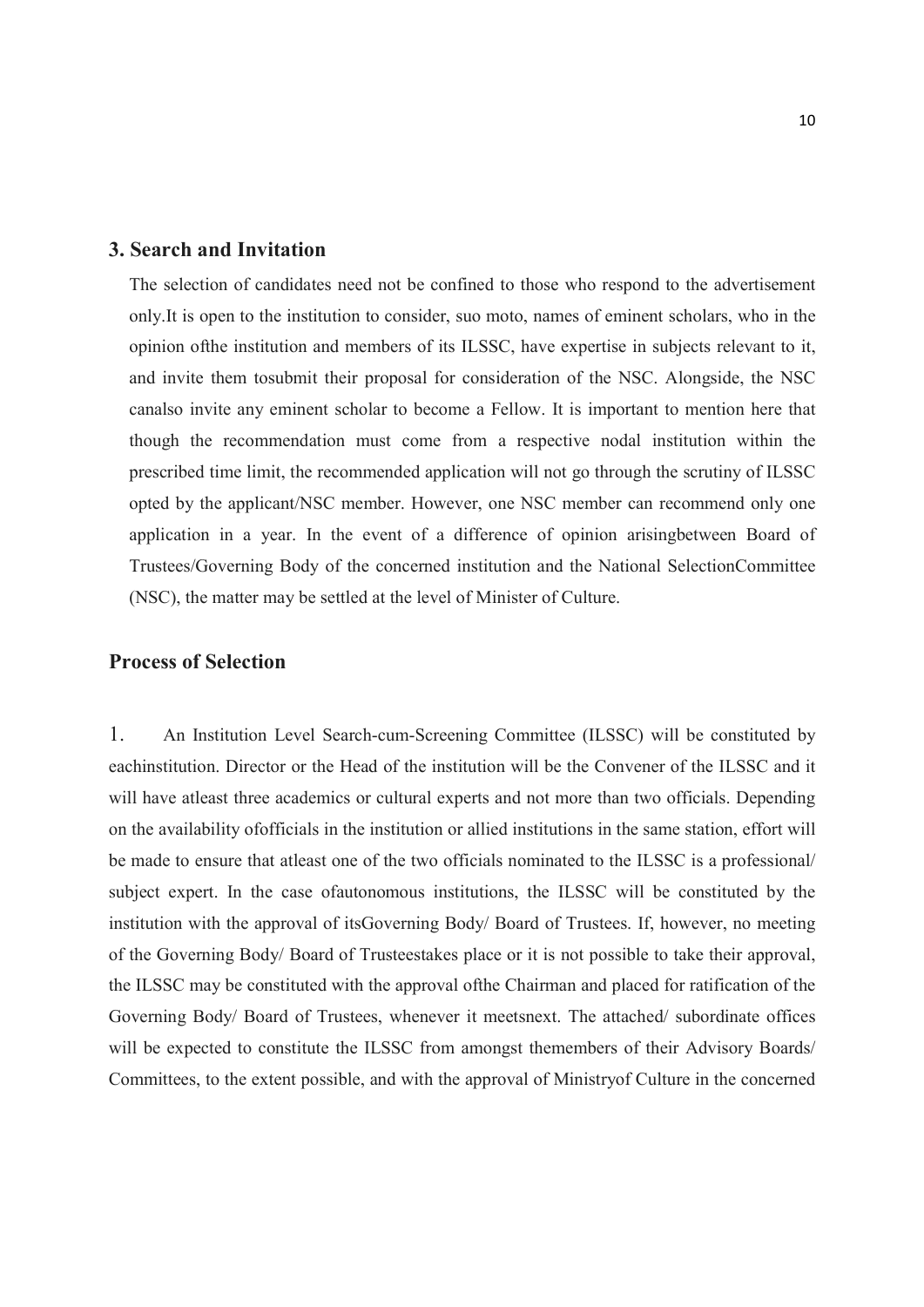administrative Division.An expert can either be a member of the ILSSC or the NSC (An expert cannot be part of both the Committees).

2. The selection will be based on the relevance of the study, benefits of the nodal institution from that particular studyand also the credentials and reputation of the scholar. Only such proposals may be selected that seek to (a)engage scholars who have achieved national or international recognition and proven acceptance of theirwork in national/ international circles; (b) bring out resources that are not yet fully out in the publicdomain; and (c) publish the work for the benefit of the concerned institution. The selection will be done in twostages.

3. The first stage will be of short listing of projects and candidates by the ILSSC, according to thecriteria broadly specified as part of the Search-cum-Screening process. Apart from considering theapplications received, the ILSSC is also expected to adopt a pro-active approach to identify relevant projectsand search reputed scholars of that field, contact such scholars and encourage them to submit theirproposals. If the received proposals are not worthy of consideration, the ILSSC need not feel compelled torecommend any proposals for consideration of the NSC.

To identify appropriate areas/ research projects and search for suitable scholars who may be able to dothose research projects will be part of ILSSC's mandate. The ILSSC can do so on the personal knowledgeof its members and/or solicit the advice of other knowledgeable/ eminent persons in the field, includingthe members of the Governing Body/ Board of Trustees of the institution and of various expertcommittees constituted by the Ministry of Culture. The main purpose of going through the ILSSC is toensure that the highest standards are maintained in the selection of the projects and the scholars so thatthe brand equity of the Scheme is not compromised. The ILSSC/Head of the Nodal Institution also needs to examine that how each shortlisted project is going to be beneficial for the respective nodal institution and send a writeup on that to the NSC.

4. At the second stage, applications/names of short-listed candidates will be considered by the NSC foreach institution. Secretary (Culture) will be the Convener of the NSC, and the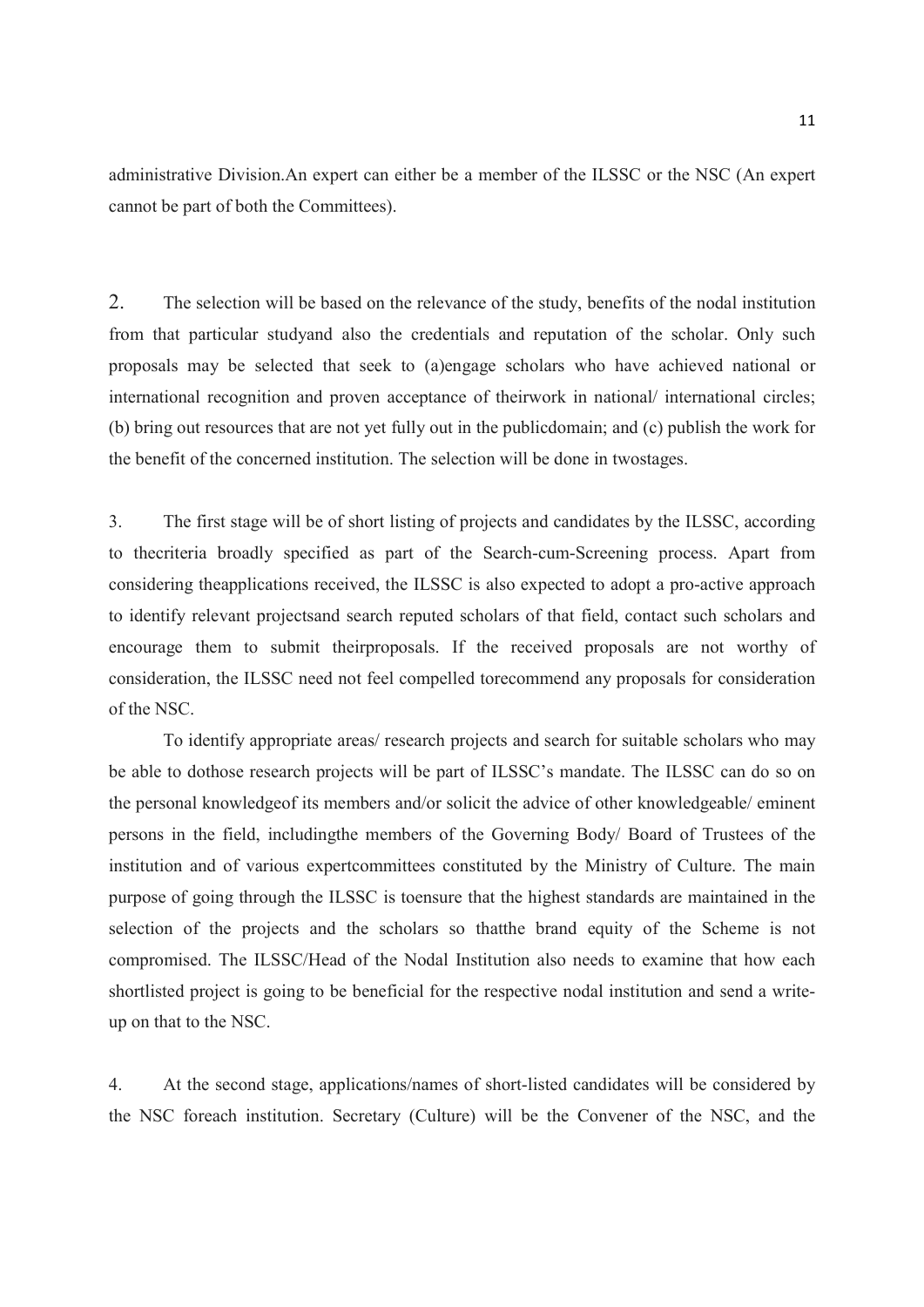Director or Head of theinstitutions will be its ex-officio Members. The other members of the NSC will be scholars or artistes ofrepute, or experts who may be appointed by the Ministry of Culture. The NSC will meet at least twice ayear, to oversee the selection of Fellows / Scholars and the administration of the Fellowships /Scholarships. The NSC may beconstituted and function in different Groups, each Group of the NSC looking at proposals of a particular Groupof Institutions.

#### Administration of the Scheme

The total number of Fellowships / Scholarshipsadministered by the institutions may be decided by the Ministry ofCulture from time to time, in consultation with the participating institutions. This will be based on certaincriteria such as the size of its untapped holdings, physical facilities already existing in the institution,capacity of the institution to guide and inspire the Fellows/Scholars to get the best out of them, its past record inpublication and research, need for research/study in a particular area, etc. An amount of up to 2% of thetotal allocation may be set aside for meeting expenses related to the administration of the schemeincluding monitoring, implementation, inspection, review, etc. of the research work carried out by theFellows/Scholars, through outsourcing or Consultants.

#### Release of the Fellowship/Scholarship Amount

Fellowship/Scholarship amounts may be released on a monthly basis to each Fellow/Scholar by the Nodal Institution. AllFellows/Scholars will submit a work plan for the period of research to the Head of the Nodal Institution. Fellows/Scholars would be required to submit six-monthly progress reports to the Nodal Institution. The institution needs to ensure the credibility/originality of the research work before sending the Six-Monthly Report to the NSC. It should contain the details of field studies/library work/interview, chapters and sub-chapters, footnotes/endnotes, bibliography and findings of the project.If the review of a sixmonthlyprogress report submitted by the Fellow/Scholars results in a finding that the work done is unsatisfactoryand if the NSC is of the opinion that further grants need to be stopped or curtailed, then instruction wouldbe given to the Nodal Institution accordingly. The fund flow to the Fellows/Scholars should continue smoothly,otherwise. However, the nodal institution needs to ensure that once the fellows/scholars submit their six monthly project report at the end of each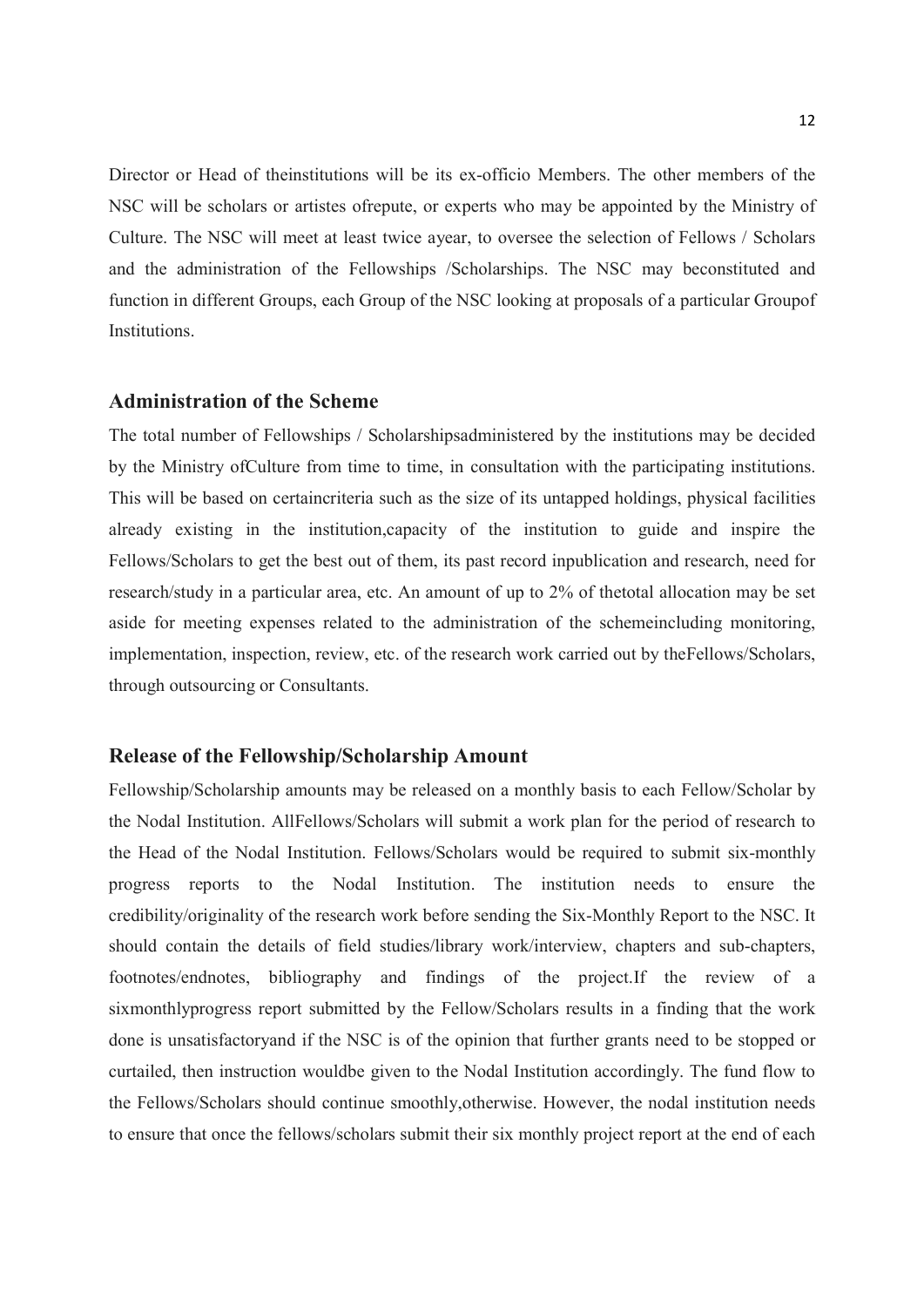six months, they are not releasing the future grants immediately. Release of next grant depends on the satisfactory evaluation of six monthly reports by the NSC.

#### Support to Fellows/Scholars

1. Infrastructural support will be provided by the Nodal Institution to the Fellows/Scholars to enable them to conducttheir research. This may include provision of a computer with peripherals and connectivity, workingspace in the institution's premise, providing a congenial atmosphere to carry out research etc.Otherfacilities, like appropriate seating arrangements, library facilities, etc., will also be made available. Oneimportant advantage of this scheme will be the access of the Fellows/Scholars to national institutions for studyand avail original and rare research material. In respect of foreign scholars engaged under this scheme, necessarypolitical/security clearances from the concerned Ministries/Departments shall be obtained by Ministry ofCulture. Head of the institution will function as the nodal officer for all the Fellows/Scholars working in aninstitution. In the Ministry of Culture, the Director/Deputy Secretary in-charge of the Scheme willfunction as nodal officer to monitor implementation of the Scheme.

2. Encouragement and financial support may also be given to enable the Fellows/Scholarsto present papers atconferences hosted by the concerned institution or other related organizations and institutions, which willbe met out/ reimbursed, on 'actuals' basis, with a ceiling of Rs. 1.00 lakh per annum, provided adequateacademic interaction is arranged for.

#### Accommodation

A Fellow/Scholar will be entitled to Accommodation Allowance up to 30% of his usual pay, including Grade Payor the honorarium paid, subject to presentation of rent receipts.

#### Settling Allowance

A Fellow/Scholars from outstation will be given a lump sum grant of Rs.1.00 lakh as settling allowance forpacking/transportation etc., of his personal belongings from old station to the new station of his stay duringthe tenure of Fellowship/Scholarship, if he moves station or otherwise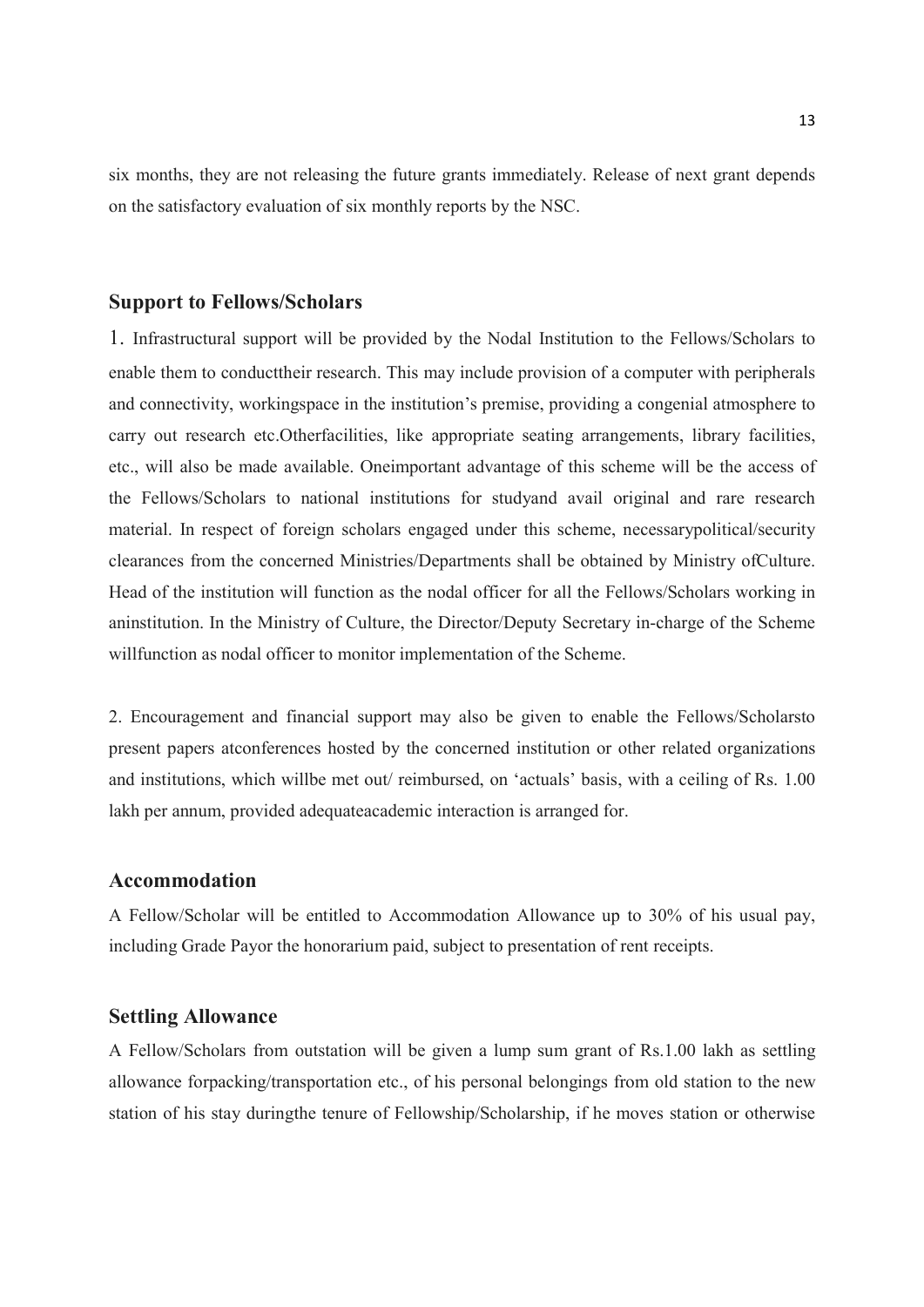transports books and academic effects.Allowance of an equal amount will be given at the conclusion of the Fellowship/Scholarship for moving out of station.On a case to case basis, economy airfare from his/her place/country of residence will be provided/reimbursed on joining and on conclusion of the Fellowship/Scholarship.

#### Publication

A Fellow/Scholar shall be required to:-

- a. Deliver one public lecture per annum on the subject of his research under the Fellowship/Scholarship.
- b. At the conclusion of his term, the Fellow/Scholar will have to submit a Report on the work carried out underthe Fellowship/Scholarship, indicating the expected and the achieved output. He/she will also have to make apresentation on the outcome of his/her research to the NSC.
- c. The Nodal Institution is expected to publish the research work of each Fellow/Scholar at the completion of theproject. The rights of the research work resulting from the award of the Fellowship/Scholarship will be owned by theresearchers.However, the right to upload the approved final reports of the scholars, in order to make them public, would be remained with the Ministry of Culture and the respective nodal institution.
- d. If the Nodal Institution does not publish or enter into a co-publishing arrangement and providesupport for the actual printing of the book, within one year after completion of the Fellowship/Scholarship, it will beopen to the Fellow/Scholar to get the same published through a private publisher duly acknowledging thecontribution of the Ministry of Culture and the rights of the Nodal Institution.
- e. Co-publishing of the project will also be encouraged and the Fellow/Scholar may also arrange a privatepublisher who agrees to co-publish the work with the Nodal Institution and accepts it for such publicationwithin one year of the completion of the project. Collaborations with established names in publicationwill be welcome.
- f. The language of the project will be allowed to be determined by the nature of the project and/or thelanguage skills of the Fellow/Scholar. Wherever a project is done in a language other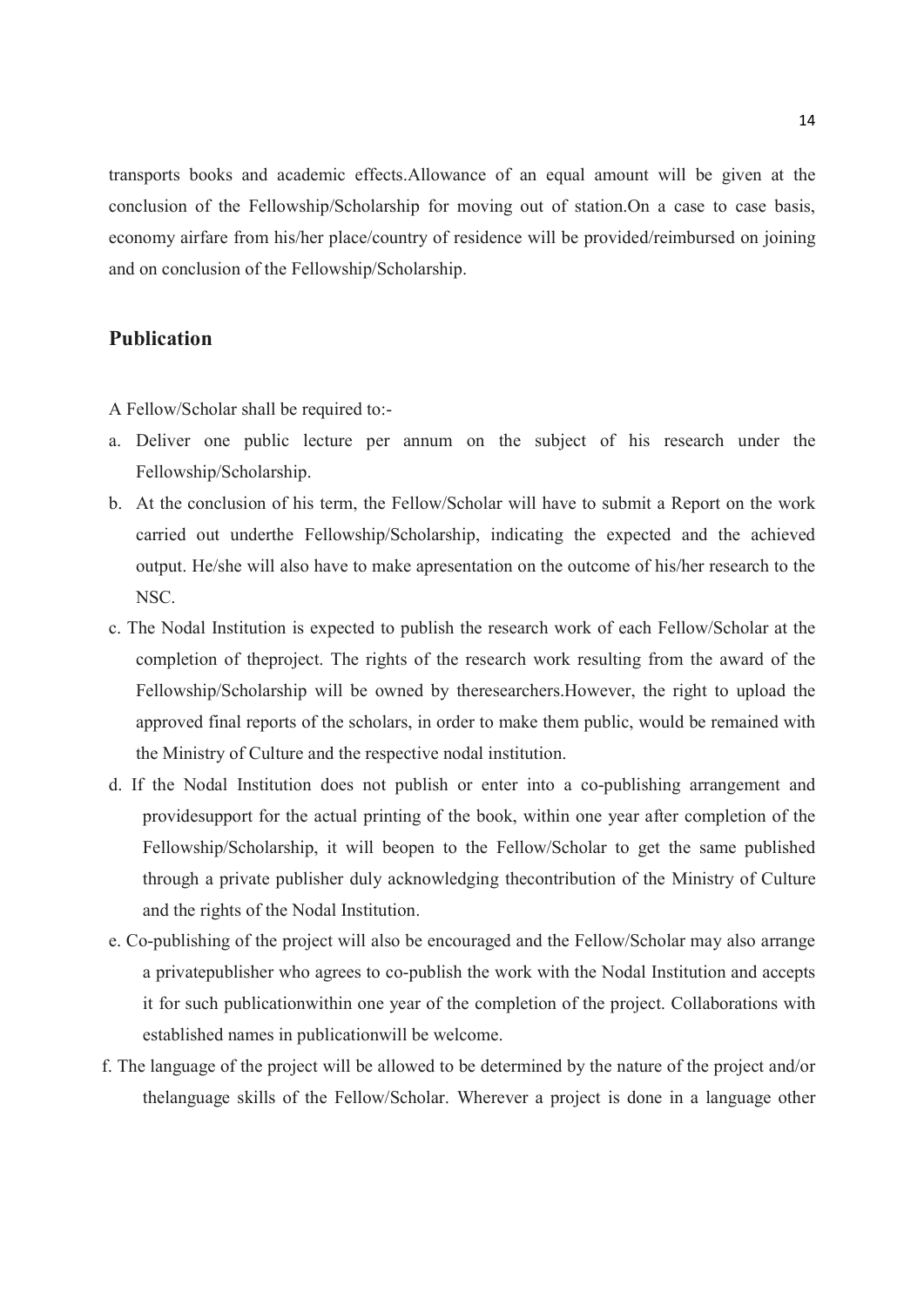than English, the NodalInstitution will also make provision for translation and publication of the translated work.

g. There will be no upgradation/downgradation of Fellowship to Scholarship and vice-versa in the selection process.

### Applying Again

Once awarded a Tagore National Fellowship, a candidate cannot apply again for a Fellowship/Scholarship under this scheme, either at the same or any other institution covered under the Scheme, butthis restriction will not be applicable to Tagore Research Scholars. A scholar can apply for Fellowship but only after a gap of 3 years.

\*\*\*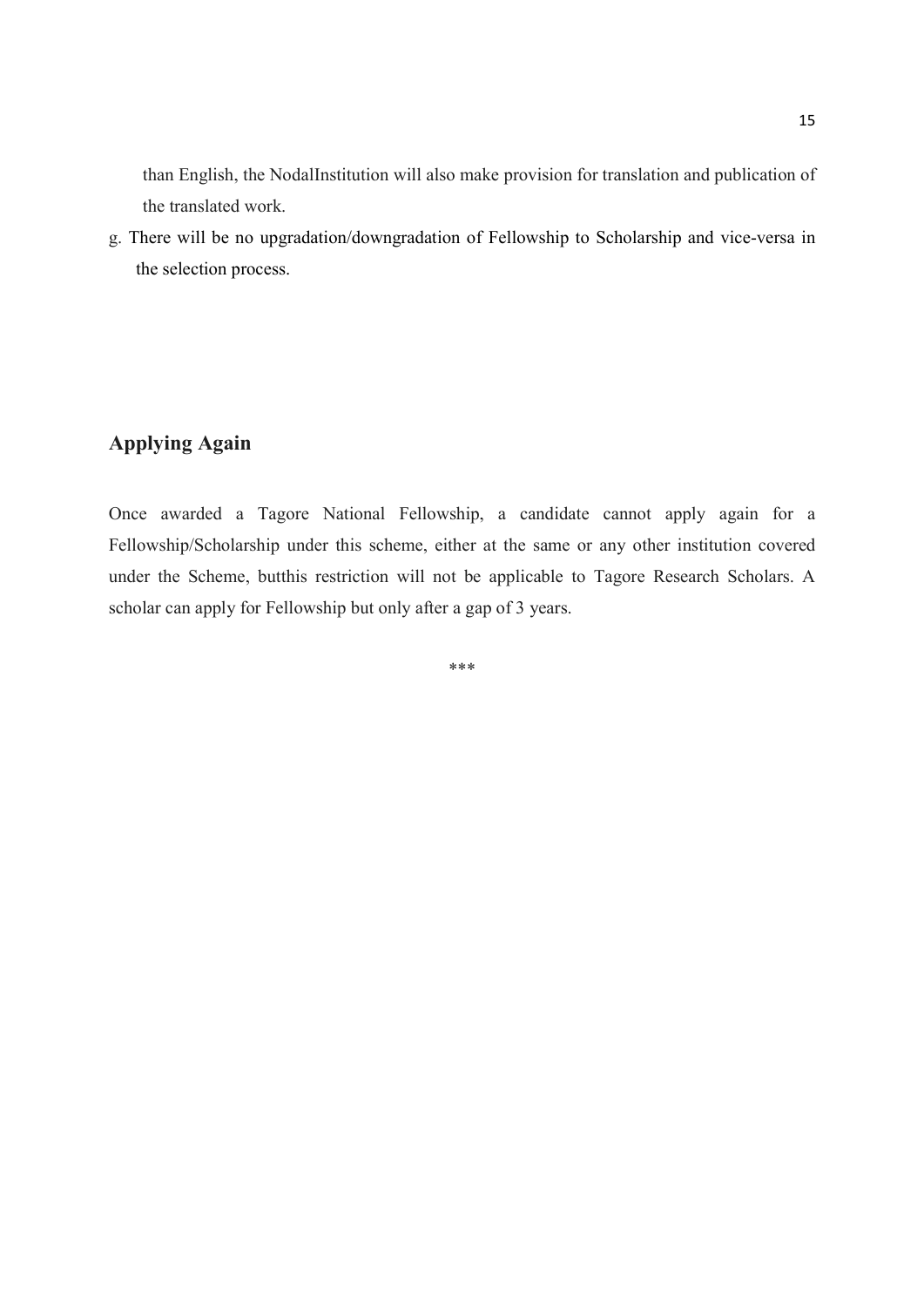### Appendix- A

Guidelines for TNFCR Fellows and Scholars to submit their Research Proposal/Synopsis for consideration:

- i) Objective of the research
- ii) Hypothesis/methodology,
- iii) Relevance of the work, how the work is different from the existing literature,
- iv) Periodization and chapterization.
- v) Synopsis should clearly mention specific areas and work (Areas chosen for sample study for research work)
- vi) The maximum and minimum word limit of the research proposal should be 1500 and 1000 words respectively.

\*\*\*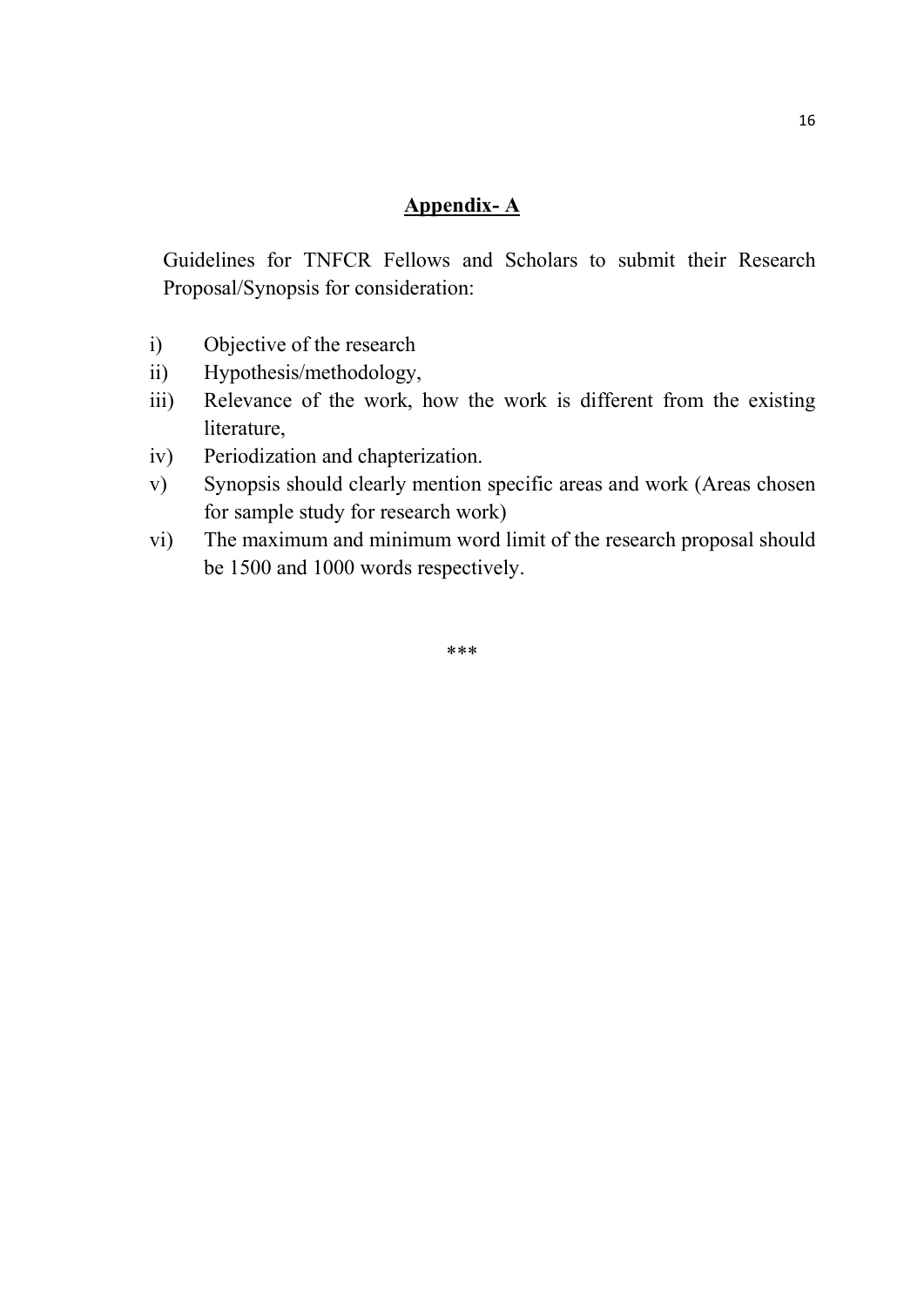# Appendix B

List of Nodal Institutions with addresses

## Group A: Archaeology, Antiquities, Museum & Galleries MoC Institutions

| S. No. | Nodal Institution        | Address                              |
|--------|--------------------------|--------------------------------------|
| 1.     | Archaeological Survey of | Director General                     |
|        | India                    | Archaeological Survey of India       |
|        |                          | 24 Tilak Marg, New Delhi             |
|        |                          | Delhi 110001                         |
|        |                          | Email: $dg.asi@gov.in$               |
| 2.     | National Gallery of      | Director General                     |
|        | Modern Art               | National Gallery of Modern Art       |
|        |                          | Jaipur House, India Gate             |
|        |                          | New Delhi $-110003$                  |
|        |                          | Email: dgngma@gmail.com              |
| 3.     | <b>Indian Museum</b>     | Director                             |
|        |                          | <b>Indian Museum</b>                 |
|        |                          | 27 Jawaharlal Nehru Road             |
|        |                          | Park Street Area                     |
|        |                          | Kolkata - 700 016                    |
|        |                          | Email: info@indianmuseumkolkata.org  |
| 4.     | National Museum          | Director General                     |
|        |                          | <b>National Museum</b>               |
|        |                          | Janpath                              |
|        |                          | New Delhi - 110 011                  |
|        |                          | Email: $d$ g.nmnd@gov.in             |
| 5.     | Salarjung Museum         | Director                             |
|        |                          | Salar Jung Museum                    |
|        |                          | Hyderabad $-500002$                  |
|        |                          | Email: salarjungmuseum@gmail.com     |
| 6.     | Allahabad Museum         | Director                             |
|        |                          | Allahabad Museum                     |
|        |                          | Chandrashekhar Azad Park             |
|        |                          | Kamla Nehru Road                     |
|        |                          | Allahabad, Uttar Pradesh -211 002    |
|        |                          | Email:allahabadmuseum@rediffmail.com |
| 7.     | Victoria Memorial Hall   | Secretary and Curator                |
|        |                          | Victoria Memorial Hall               |
|        |                          | 1, Queen's Way Kolkata               |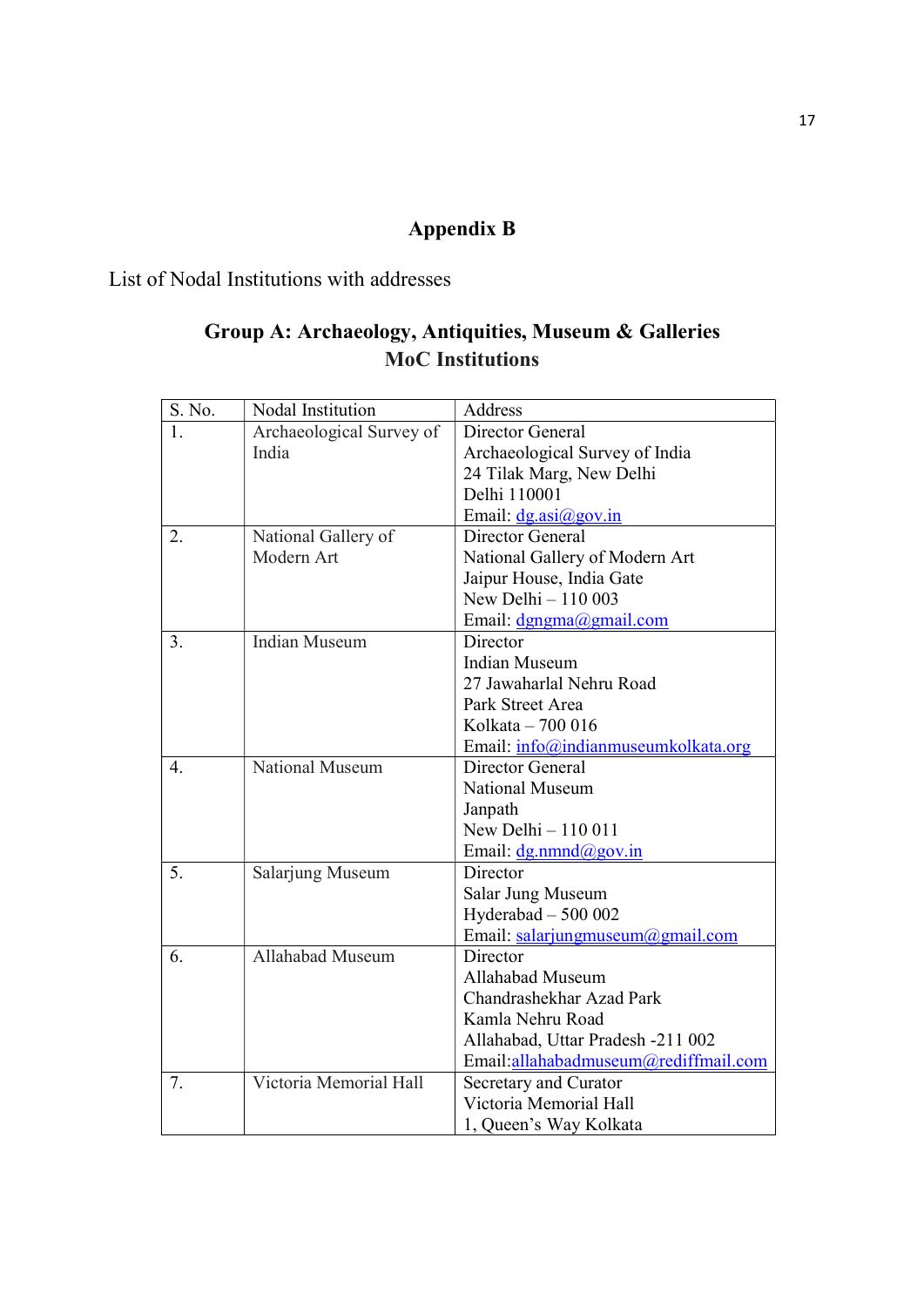|    |                          | West Bengal -700 071                     |
|----|--------------------------|------------------------------------------|
|    |                          | Email: victomem@gmail.com                |
| 8. | Lalit Kala Akademi       | Administrator/Secretary Incharge         |
|    |                          | Lalit Kala Akademi, RabindraBhavan       |
|    |                          | New Delhi - 110 001                      |
|    |                          | Email: secretary@lalitkala.gov.in        |
| 9. | National Research        | Director General                         |
|    | Laboratory for           | National Research Laboratory for         |
|    | Conservation of Cultural | <b>Conservation of Cultural Property</b> |
|    | Property                 | Sector E/3 Aligani                       |
|    |                          | Lucknow $-226024$                        |
|    |                          | Email: $dg.nrlc@gov.in$                  |
|    |                          | dgnrlclucknow@gmail.com                  |

### Non-MoC Institutions

| S. | Nodal Institution                     | Address                                  |
|----|---------------------------------------|------------------------------------------|
| No |                                       |                                          |
|    |                                       |                                          |
| 1. | ChhatrapatiShivajiMaharajVaastuSangra | Director General                         |
|    | halaya                                | ChhatrapatiShivajiMaharajVastuSangra     |
|    |                                       | halaya                                   |
|    |                                       | 159-161, Mahatma Gandhi Road             |
|    |                                       | Fort Mumbai                              |
|    |                                       | Maharashtra $-400032$                    |
|    |                                       | Email: $csmvsmumbai(\partial gmail.com)$ |
| 2. | Gandhi Sangrahalaya                   | Secretary                                |
|    |                                       | Gandhi Sangrahalaya                      |
|    |                                       | E Gandhi Maidan Road, Muradpur           |
|    |                                       | Patna, Bihar - 800 001                   |
|    |                                       | Email:                                   |
|    |                                       | gandhimuseumdelhi@gmail.com              |
| 3. | Government Museum & Art Gallery       | Director                                 |
|    |                                       | Government Museum & Art Gallery          |
|    |                                       | Jan Marg, Near MatkaChowk                |
|    |                                       | Sector 10C, Chandigarh - 160 011         |
|    |                                       | Email: museum-chd@nic.in                 |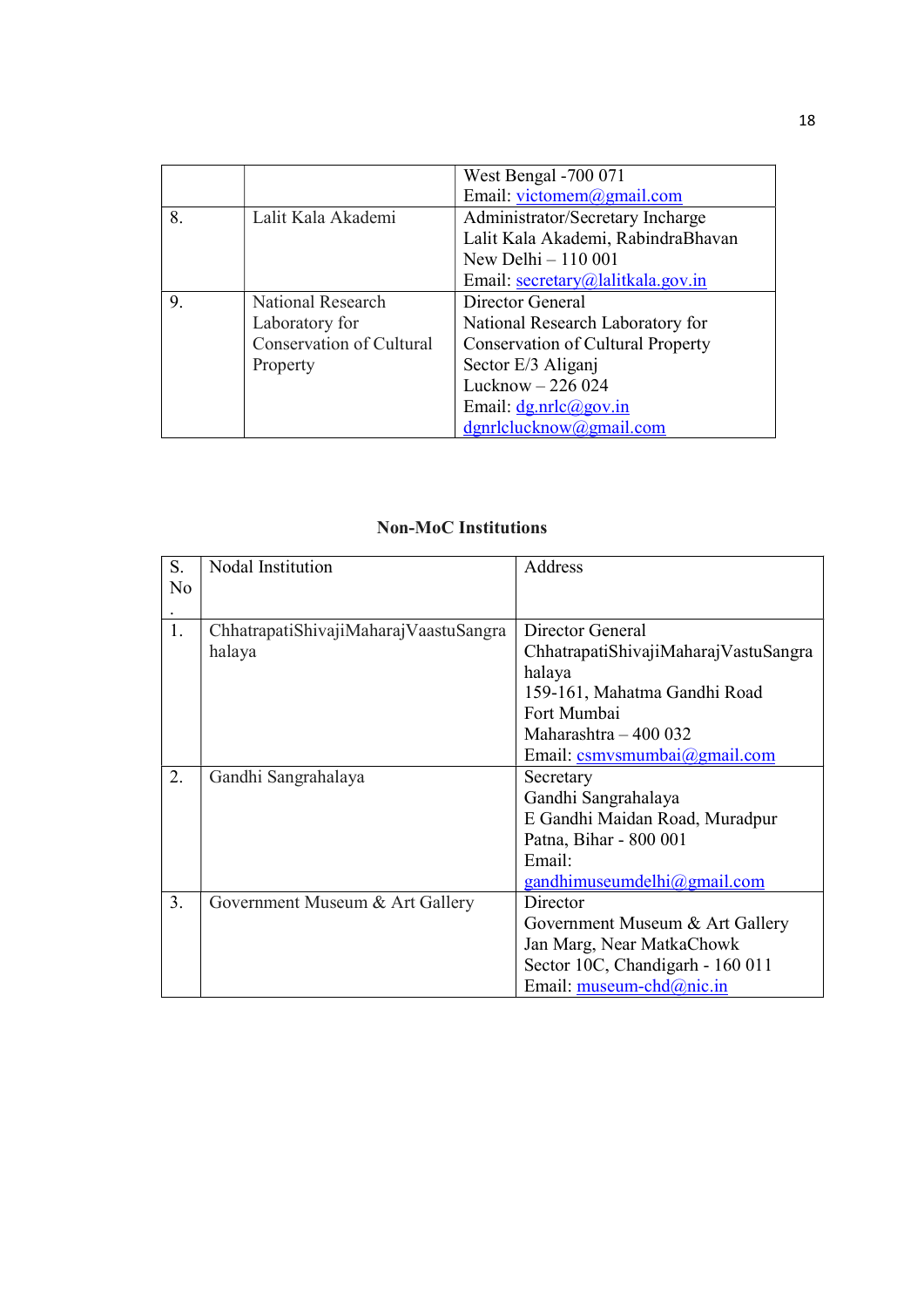| S. No. | Nodal Institution          | Address                              |
|--------|----------------------------|--------------------------------------|
| 1.     | National Archives of India | Director General                     |
|        |                            | National Archives of India           |
|        |                            | Janpath, New Delhi - 110 001         |
|        |                            | Email: archives@nic.in               |
| 2.     | National Library           | Director General                     |
|        |                            | National Library                     |
|        |                            | Belvedere, Kolkata - 700 027         |
|        |                            | Email: nldirector@rediffmail.com     |
| 3.     | Rampur Raza Library        | Director                             |
|        |                            | Rampur Raza Library                  |
|        |                            | Hamid ManzilQila behind Jama         |
|        |                            | Masjid                               |
|        |                            | Rampur                               |
|        |                            | Uttar Pradesh 244 901                |
|        |                            | Email: directorrazalibrary@gmail.com |
| 4.     | Khuda Bakhsh Oriental      | Director                             |
|        | Public Library             | Khuda Bakhsh Oriental Public Library |
|        |                            | Besides PMCH, AshokRajpath Road      |
|        |                            | Patna, Bihar-800004                  |
|        |                            | Email: kboplibrary@gmail.com         |
| 5.     | Raja Rammohun Roy          | <b>Chairman and Director General</b> |
|        | Library Foundation         | Raja Rammohun Roy Library            |
|        |                            | Foundation                           |
|        |                            | Block-DD - 34, Sector - I, Salt Lake |
|        |                            | City, Kolkata, West Bengal- 700064   |
|        |                            | Email: $dg$ -rrrlf@gov.in            |
| 6.     | Gandhi Smriti and          | Gandhi Smriti and DarshanSamiti      |
|        | Darshan Samiti             | 5 Tees January Marg                  |
|        |                            | New Delhi-110 011                    |
|        |                            | Email: 2010gsds@gmail.com            |

### Group-B: Archives, Libraries and General Scholarship MoC Institutions

### Non-MoC Institutions

| S. No. | Nodal Institution | Address                                  |
|--------|-------------------|------------------------------------------|
|        | Asiatic Society   | Hon. Secretary                           |
|        |                   | Asiatic Society, Horniman Circle,        |
|        |                   | Kala Ghoda Fort                          |
|        |                   | Mumbai, Maharashtra -400001              |
|        |                   | Email: $hsg(\hat{\theta})$ nabindia.info |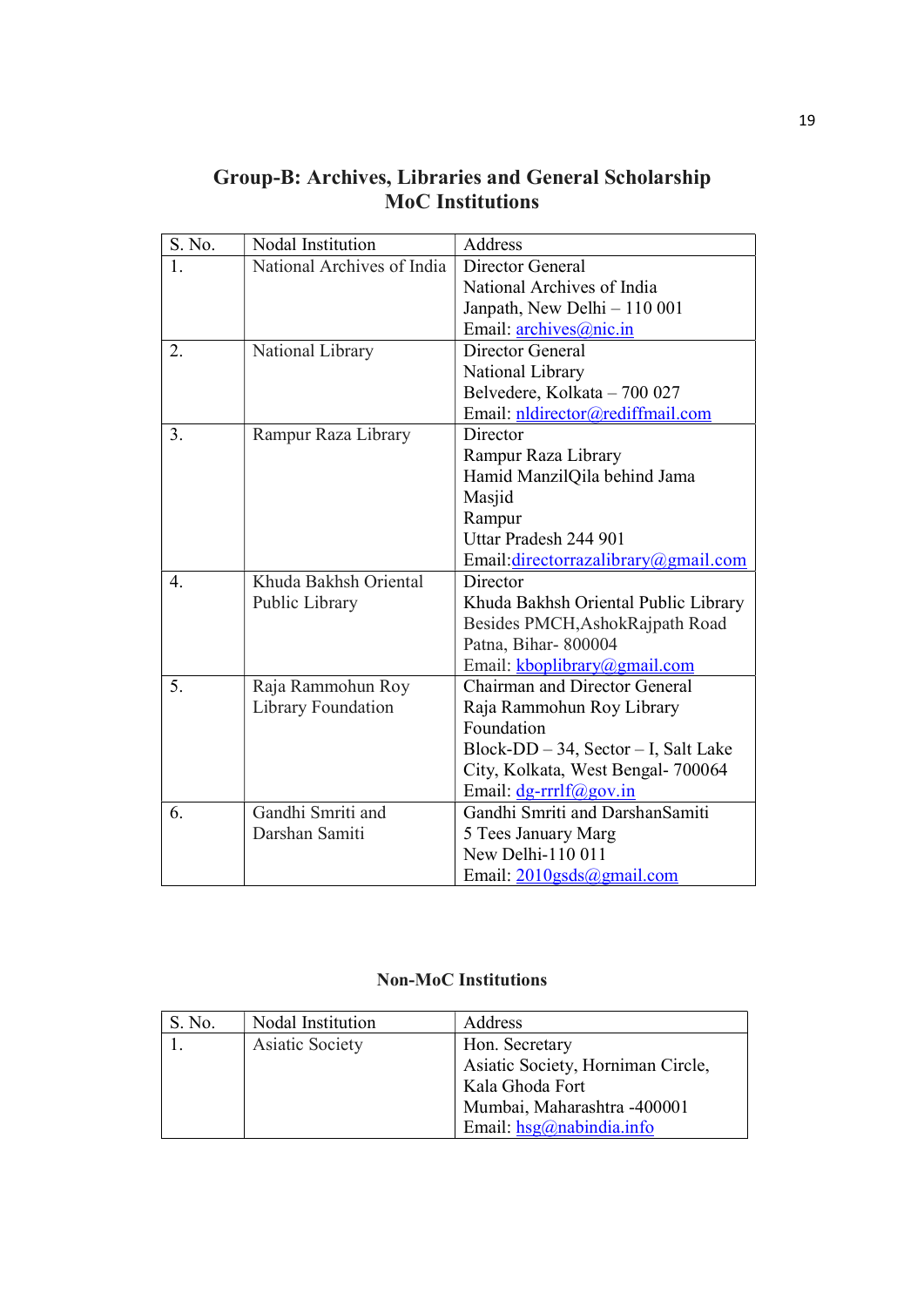| 2. | a. Telengana State        | Director                            |
|----|---------------------------|-------------------------------------|
|    | Archives & Research       | Telangana State Archives & Research |
|    | Institute                 | Institution                         |
|    |                           | AbhilekaNilayam, Tarnaka            |
|    |                           | Hyderabad $-500007$                 |
|    |                           | Email: Zareena director@gmail.com   |
|    | b. Andhra Pradesh State   | Director                            |
|    | Archives                  | A.P. State Archives and Research    |
|    |                           |                                     |
|    |                           | Institute, Tarnaka                  |
|    |                           | Hyderabad-500007                    |
| 3. | Thanjavur Maharaja        | The Director and The District       |
|    | Serfoji's Sarasvati Mahal | Collector                           |
|    | Library & Research        | Thanjavur Maharaja Serfoji's        |
|    | Centre                    | Sarasvati Mahal Library & Research  |
|    |                           | Centre, Thanjavur                   |
|    |                           | Tamil Nadu-613 009                  |
|    |                           | Email: tmssmlibrary@gmail.com       |
| 4. | Bhandarkar Oriental       | The Honorary Secretary              |
|    | Research Institute        | <b>Bhandarkar Oriental Research</b> |
|    |                           | Institute                           |
|    |                           | 812, Law College Road, Apex         |
|    |                           | Colony                              |
|    |                           | Shivajinagar, Pune                  |
|    |                           | Maharashtra -411 004                |
|    |                           | Email: secretary@boriindia.org      |

### Group-C: Anthropology & Sociology MoC Institutions

| S. No. | Nodal Institution         | Address                                        |
|--------|---------------------------|------------------------------------------------|
| 1.     | Anthropological Survey of | Director                                       |
|        | India                     | Anthropological Survey of India                |
|        |                           | 27 Jawaharlal Nehru Road                       |
|        |                           | Kolkata, West Bengal-700 016                   |
|        |                           | Email: $\text{directory}(\text{@ansi.gov.in})$ |
|        |                           | $ansihead(\omega)$ gmail.com                   |
| 2.     | Indira Gandhi Rashtriya   | Director                                       |
|        | Manav Sangrahalaya        | Indira Gandhir Rashtriya Manav                 |
|        |                           | Sangrahalaya                                   |
|        |                           | Post Box No. 2, Shamla Hills                   |
|        |                           | Bhopal-462013                                  |
|        |                           | Email: directorigrms@gmail.com                 |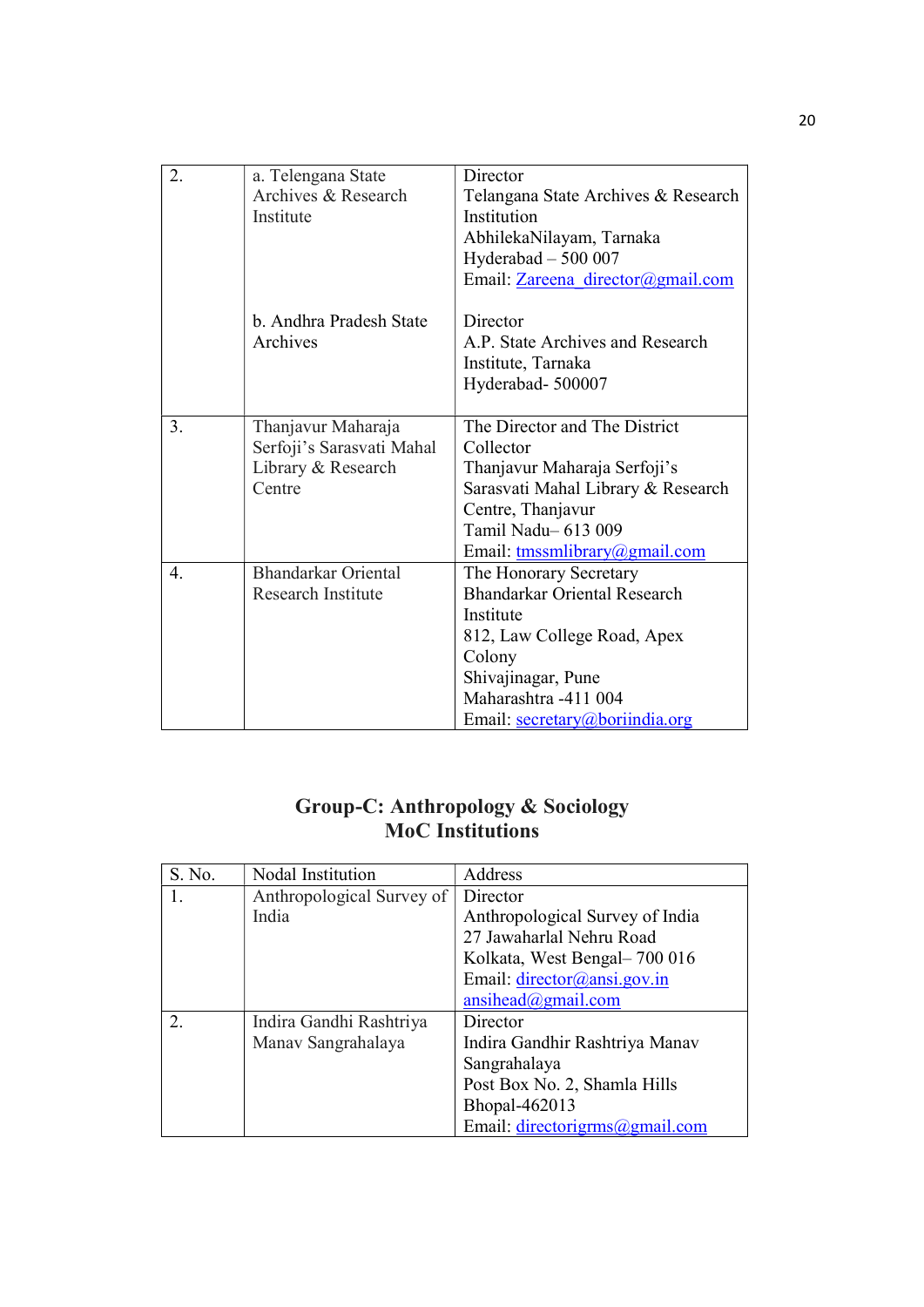|     |                           | $dirigrams-mp@nic.in$                 |
|-----|---------------------------|---------------------------------------|
| 3.  | Indira Gandhi National    | Member Secretary                      |
|     | Centre for the Arts       | Indira Gandhi National Centre for the |
|     |                           | Arts                                  |
|     |                           | 1, CV Mess Janpath                    |
|     |                           | New Delhi - 110 001                   |
|     |                           | Email: msignca@yahoo.com              |
| 4.  | North Zone Cultural       | Director                              |
|     | Centre                    | North Zone Cultural Centre            |
|     |                           | Virsa Vihar Kendra (Near              |
|     |                           | BhashaBhawan)                         |
|     |                           | Sheranwala Gate                       |
|     |                           | Patiala, Punjab-147001                |
|     |                           | Email: nzccindia@gmail.com            |
|     |                           | $nzccindia(\partial gmail.com)$       |
| 5.  | North Central Zone        | Director                              |
|     | <b>Cultural Centre</b>    | North Central Zone Cultural Centre    |
|     |                           | 4, CSP Singh Marg                     |
|     |                           | Ajacent to Circuit House              |
|     |                           | Allahabad, Uttar Pradesh -211 001     |
|     |                           | Email: nczcc@rediffmail.com           |
| 6.  | Eastern Zonal Cultural    | Director                              |
|     | Centre                    | Eastern Zonal Cultural Centre         |
|     |                           | $1B - 201$ , Salt Lake City           |
|     |                           | Kolkata - 700 106                     |
|     |                           | Email:directorezcc@yahoo.co.in        |
| 7.  | North East Zone Cultural  | Director                              |
|     | Centre                    | North East Zone Cultural Centre       |
|     |                           | Dimapur, Nagaland -797 112            |
|     |                           | Email: nezccdimapur@yahoo.co.in       |
| 8.  | <b>West Zone Cultural</b> | Director                              |
|     | Centre                    | <b>West Zone Cultural Centre</b>      |
|     |                           | Bagore Ki Haveli, GangaurGhat         |
|     |                           | Udaipur, Rajasthan- 313 001           |
|     |                           | Email: wzcccom@rediffmail.com         |
| 9.  | South Central Zone        | Director                              |
|     | <b>Cultural Centre</b>    | South Central Zone Cultural Centre    |
|     |                           | Civil Lines, Nagpur, Maharashtra-     |
|     |                           | 4440001                               |
|     |                           | Email: sczccnagpur1986@gmail.com      |
| 10. | South Zone Cultural       | Director                              |
|     | Centre                    | South Zone Cultural Centre            |
|     |                           | Medical College Road, Thanjavur       |
|     |                           | Tamil Nadu-613 004                    |
|     |                           | Email: szcc1986@gmail.com             |